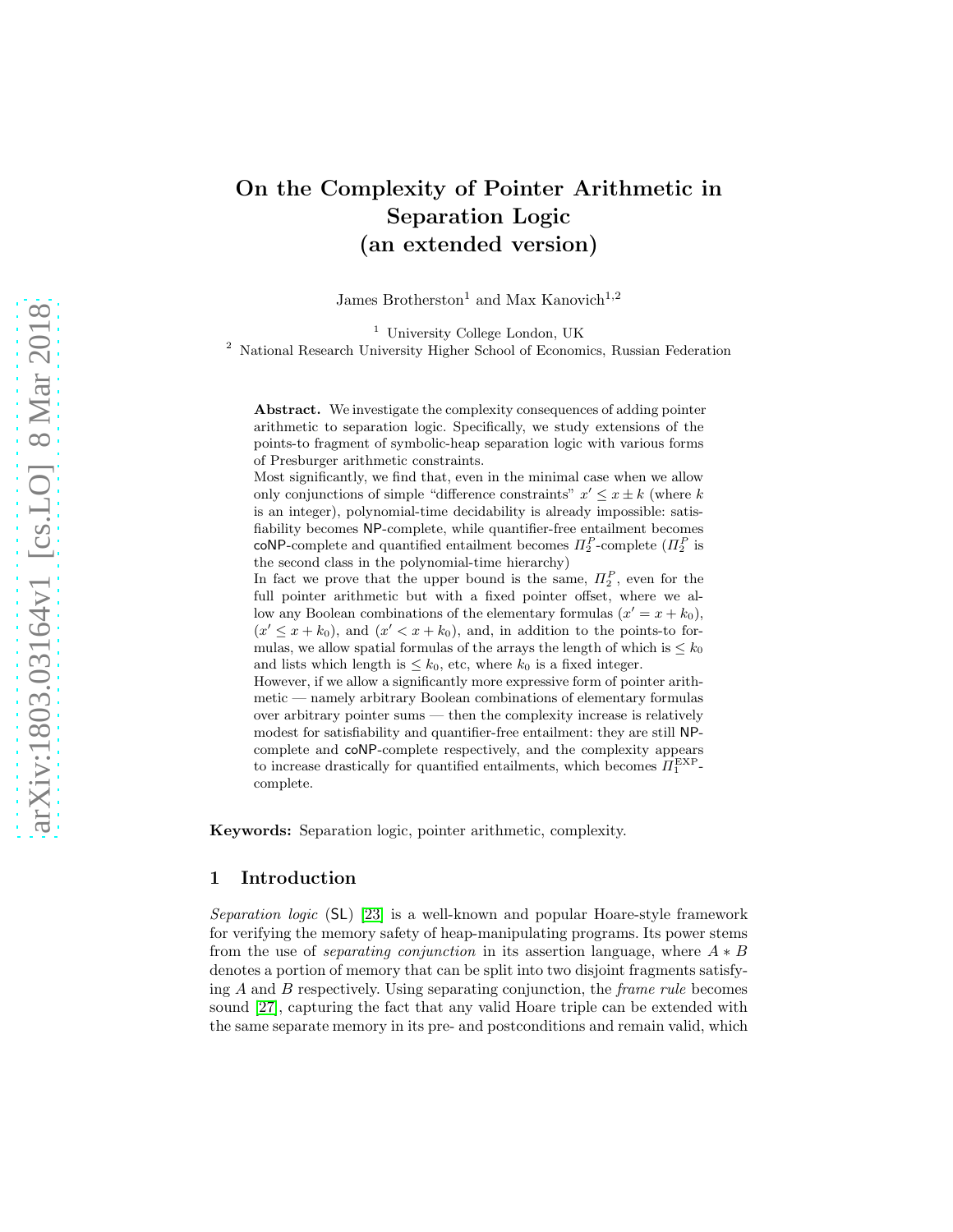empowers the framework to scale to large programs (see e.g. [\[26\]](#page-21-2)). Indeed, separation logic now forms the basis for verification tools used in industrial practice, notably Facebook's INFER [\[8\]](#page-20-0) and Microsoft's SLAYER [\[3\]](#page-20-1).

Most separation logic analyses and tools restrict the form of assertions to a simple propositional structure known as symbolic heaps [\[2\]](#page-20-2). Symbolic heaps are (possibly existentially quantified) pairs of so-called "pure" and "spatial" assertions, where pure assertions mention only equalities and disequalities between variables and spatial formulas are  $\ast$ -conjoined lists of pointer formulas  $x \mapsto y$ and data structure formulas typically describing segments of *linked lists* ( $|sxy\rangle$ ) or sometimes binary trees. This fragment of the logic enjoys decidability in polynomial time [\[11\]](#page-21-3) and is therefore highly suitable for use in large-scale analysers. However, in recent years, various authors have investigated the computational complexity of (and/or developed prototype analysers for) many other fragments employing various different assertion constructs, including user-defined inductive predicates [\[18,](#page-21-4)[5](#page-20-3)[,7](#page-20-4)[,1,](#page-20-5)[10\]](#page-21-5), pointers with fractional permissions [\[22,](#page-21-6)[13\]](#page-21-7), ar-rays [\[6,](#page-20-6)[19\]](#page-21-8), separating *implication* (→ $($ ) [\[9,](#page-20-7)[4\]](#page-20-8), reachability predicates [\[14\]](#page-21-9) and arithmetic [\[20](#page-21-10)[,21\]](#page-21-11).

It is with this last feature, arithmetic, with which we are concerned in this paper. In general, assertions involving arithmetic arise naturally and for obvious reasons when analysing arithmetical programs; moreover, the use of pointer arithmetic, where pointers are treated explicitly as numerical addresses which can be manipulated arithmetically, is a standard feature e.g. of C code. We therefore set out by asking the following question: How much pointer arithmetic can one add to separation logic and remain within polynomial time?

Unfortunately, and perhaps surprisingly, the answer turns out to be: essentially none at all.

We study the complexity of symbolic-heap separation logic with pointers, but no other data structures, when pure formulas are extended by arithmetical constraints, in two variants. The first variant encapsulates a minimal language for pointer arithmetic, allowing only conjunctions of "difference constraints"  $x \leq y \pm k$  (where k is an integer), whereas the second is more expressive, allowing arbitrary Boolean combinations of elementary formulas over arbitrary pointerand-offset sums.

We certainly do *not* claim that either fragment is appropriate for practical program verification; clearly, lacking constructs for lists or other data structures, they will be insufficiently expressive for most purposes (although they might be practical e.g. for some concurrent programs that deal only with shared memory buffers of a small fixed size). The point is that any practical fragment of separation logic employing arithmetic will almost inevitably include our minimal language and thus inherit its computational lower bounds.

Our complexity results for SL pointer arithmetic are summarised in Table [1.](#page-2-0) Perhaps our most striking result is that, even for the case of our minimal SL pointer arithmetic where only constant pointer offsets and conjunctions are permitted, the satisfiability problem is already NP-complete. On the other hand, the problem is still in NP when we extend to full pointer arithmetic. However,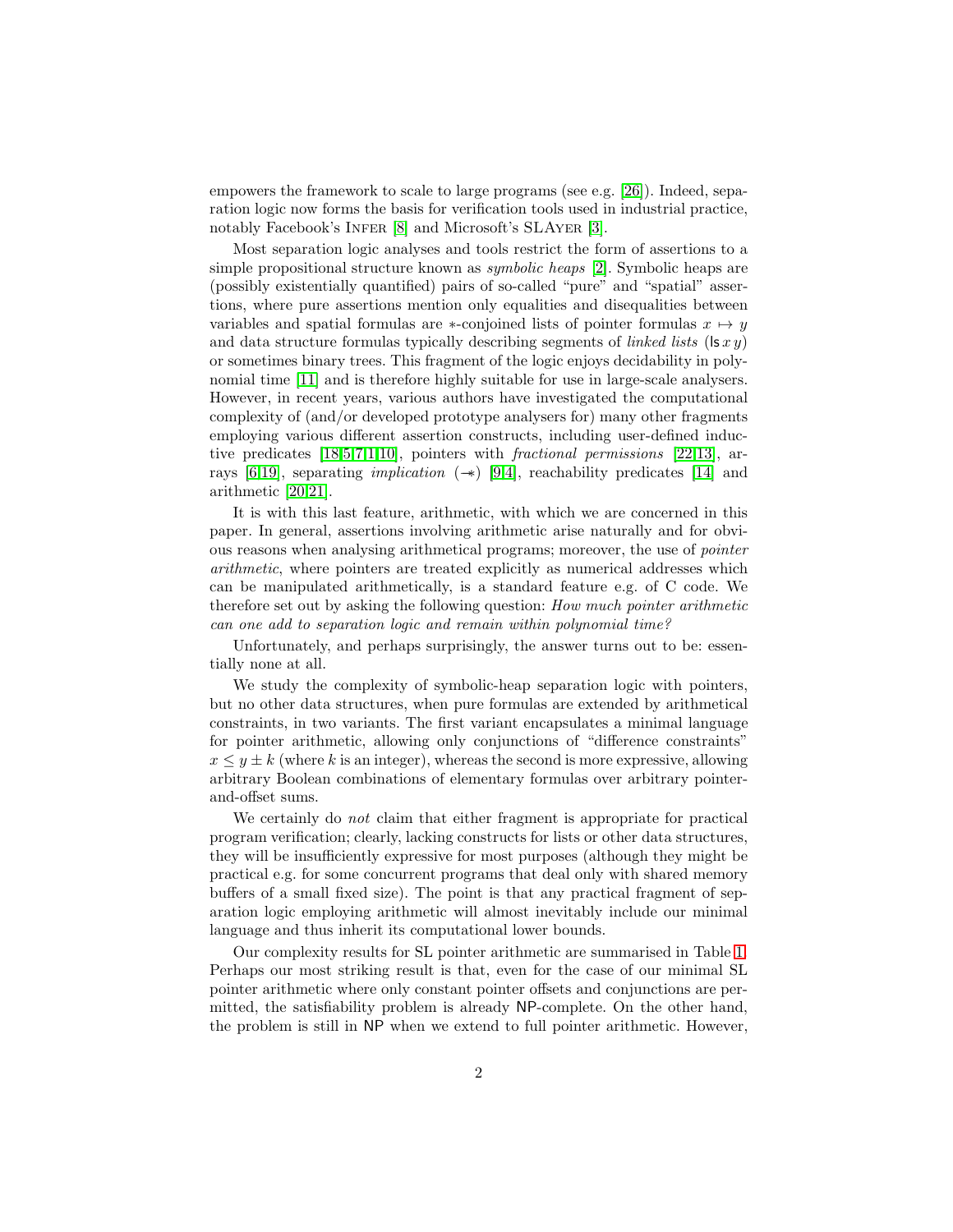Satisfiability **NP-complete** NP-complete Small model property  $y$ es no Entailment, quantifier-free coNP-complete coNP-complete Entailment, quantified  $\Pi_2^P$ -complete  $\Pi_1^{\text{EXP}}$ -complete.

minimal pointer arithmetic full pointer arithmetic

<span id="page-2-0"></span>Table 1. Summary of complexity results.

there is at least one material difference between the two fragments: minimal pointer arithmetic enjoys the small model property, meaning that any satisfiable symbolic heap A has a model of size polynomial in the size of A, whereas this property fails for full pointer arithmetic.

In the case of the entailment problem, the story is somewhat similar: for quantifier-free entailments the problem becomes coNP-complete, irrespective of whether we consider minimal or full pointer arithmetic. However, the complexity appears to increase drastically for quantified entailments, where the problem is  $\Pi_2^P$ -complete for minimal pointer arithmetic but  $\Pi_1^{\text{EXP}}$ -complete for full pointer arithmetic.  $(\Pi_2^P)$  is the second class in the *polynomial-time hierarchy* [\[25\]](#page-21-12) and  $\Pi_1^{\text{EXP}}$  is the first class in the *exponential-time hierarchy*, which corresponds to  $\Pi_2^0$  Presburger arithmetic [\[17\]](#page-21-13)).

The remainder of this paper is structured as follows. In Section [2](#page-2-1) we define symbolic-heap separation logic with pointer arithmetic, in both "minimal" and "full" flavours. Sections [3](#page-4-0) and [4](#page-8-0) study the satisfiability and entailment problems, respectively, for our minimal and full versions of SL pointer arithmetic, establishing upper and lower complexity bounds for all cases. In Section [5](#page-13-0) we establish the small model property and thereby the  $\Pi_2^P$  upper bound for the quantified entailments within minimal pointer arithmetic. Section [6](#page-19-0) concludes.

# <span id="page-2-1"></span>2 Separation logic with pointer arithmetic

Here, we introduce our language of separation logic with pointer arithmetic, building on the well-known "symbolic heap" fragment over pointers [\[2\]](#page-20-2).

Because we have to take into account the balance between the arithmetical part and the spatial part of the language, we consider two varieties of pointer arithmetic: a "minimal" fragment containing only the bare essentials, and a "full" fragment allowing greater expressivity. To show lower complexity bounds, we have to challenge the fact that  $\Sigma^0_1$  Presburger arithmetic is already NP-hard by itself; thus, to reveal the true memory-related nature of the problem, we restrict the arithmetical part of the language by restricting the pure part of our language to something so simple that it can be processed in polynomial time.. This leads us to consider minimal pointer arithmetic, in which we allow only conjunctions of 'difference constraints' of the form  $x' = x \pm k$ , and  $x' \leq x \pm k$ where x and x' are variables and k is an integer (even negation  $x' \neq x$  is not permitted). On the other hand, for upper complexity bounds, it stands to reason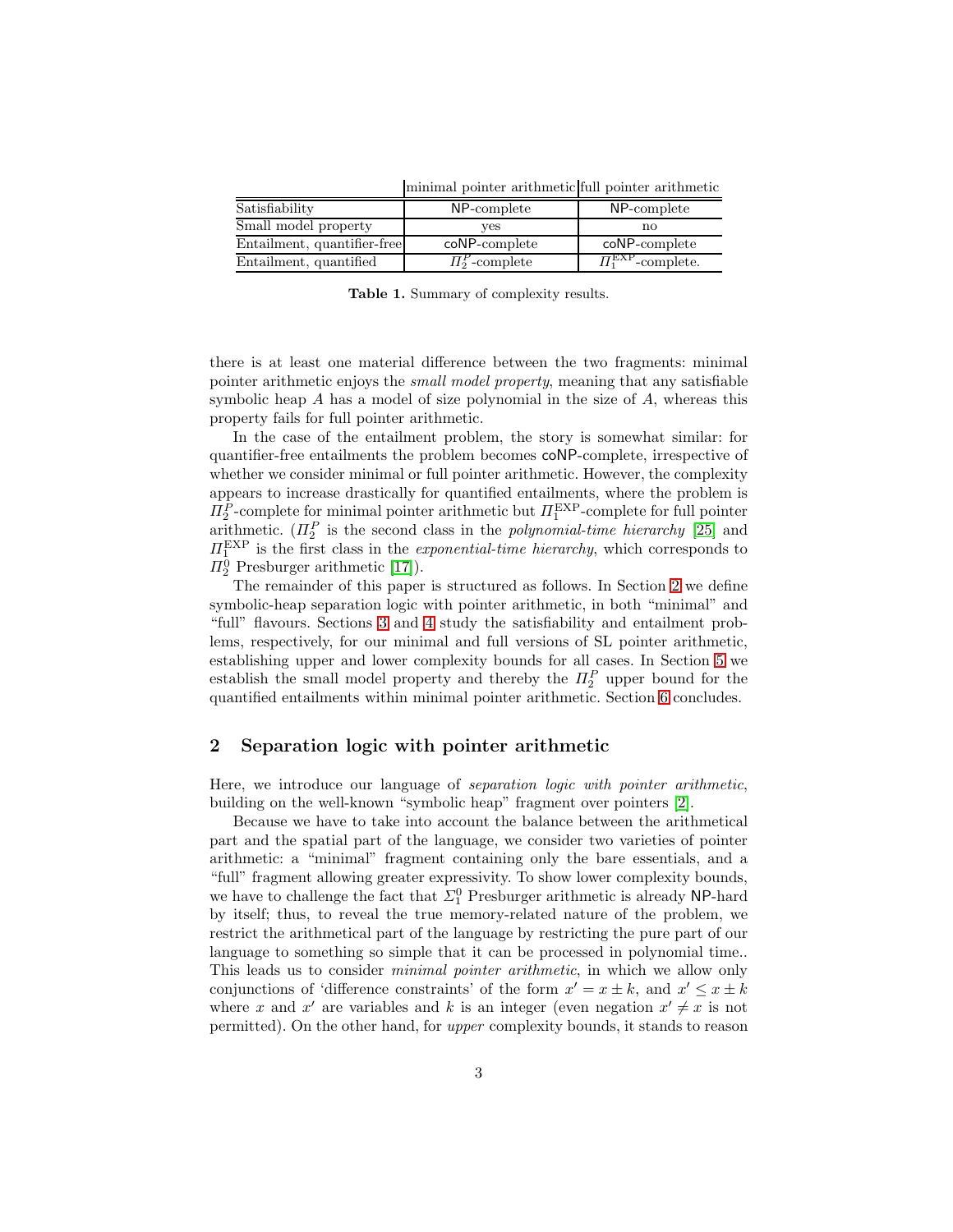that we should aim for as much expressivity as possible while remaining within a particular complexity class. Thus we also consider full pointer arithmetic, in which arbitrary Boolean combinations of elementary formulas over arbitrary pointer sums are permitted.

Definition 1 (SL pointer arithmetic). A symbolic heap is given by

$$
\exists \mathbf{z}. \ \Pi: F \tag{1}
$$

where **z** is a tuple of variables from an infinite set  $\forall$ ar, and  $\Pi$  and  $F$  are respectively pure and spatial formulas, defined below.

For full pointer arithmetic, we define terms t, pure formulas  $\Pi$ , and spatial formulas F by the following grammar:

$$
t ::= x \in \text{Var} | t + k | t + t
$$
  

$$
\Pi ::= t = t | t \leq t | t < t | \Pi \wedge \Pi | \Pi \vee \Pi | \neg \Pi
$$
  

$$
F ::= \text{emp} | t \mapsto t | t \mapsto \text{nil} | F * F
$$

where k ranges over  $\mathbb N$ .

For minimal pointer arithmetic, we instead define terms t, pure formulas  $\Pi$ , and spatial formulas F by the following simpler grammar:

$$
t ::= x \in \text{Var} \mid t + k
$$
  
\n
$$
\Pi ::= t = t \mid t \leq t \mid t < t \mid \Pi \land \Pi
$$
  
\n
$$
F ::= \text{emp} \mid t \mapsto \text{nil} \mid F * F
$$

Whenever one of  $\Pi$ , F is empty in a symbolic heap  $\exists z$ .  $\Pi$ : F, we omit the colon.

In the case of minimal SL pointer arithmetic, the pure part of a symbolic heap is a conjunction of 'difference constraints' of the form  $x' = x \pm k$  or  $x' \leq x \pm k$ , where x and x' are variables, and k is a fixed offset in  $\mathbb N$ . The satisfiability of such formulas can be decided in polynomial time; see [\[12\]](#page-21-14). The crucial observation is:

<span id="page-3-0"></span>**Proposition 1.** A 'circular' system of difference constraints  $x_1 \le x_2 + k_{12}$ ,  $x_2 \le x_3 + k_{23}, \ldots, x_{m-1} \le x_m + k_{m-1,m}, x_m \le x_1 + k_{m,m+1}$  allows one to conclude that  $x_1 - x_1 \le \sum_{i=1}^m k_{i,i+1}$ , which is a contradiction iff the latter sum is negative.

Thus, considering our symbolic heaps in minimal pointer arithmetic readdresses the challenge of establishing relevant lower bounds to the spatial part of the language.

Semantics. As usual, we interpret symbolic heaps in a stack-and-heap model; for convenience we consider both locations to be natural numbers, and values to be either natural numbers or the non-addressable null value nil. Thus a stack is a function s:  $\forall$ ar →  $\mathbb{N} \cup \{nil\}$ . We extend stacks over terms as usual:  $s(n) = n$ ,  $s(nil) = nil$  and  $s(t_1 + t_2) = s(t_1) + s(t_2)$ . If s is a stack,  $z \in \mathsf{Var}$  and v is a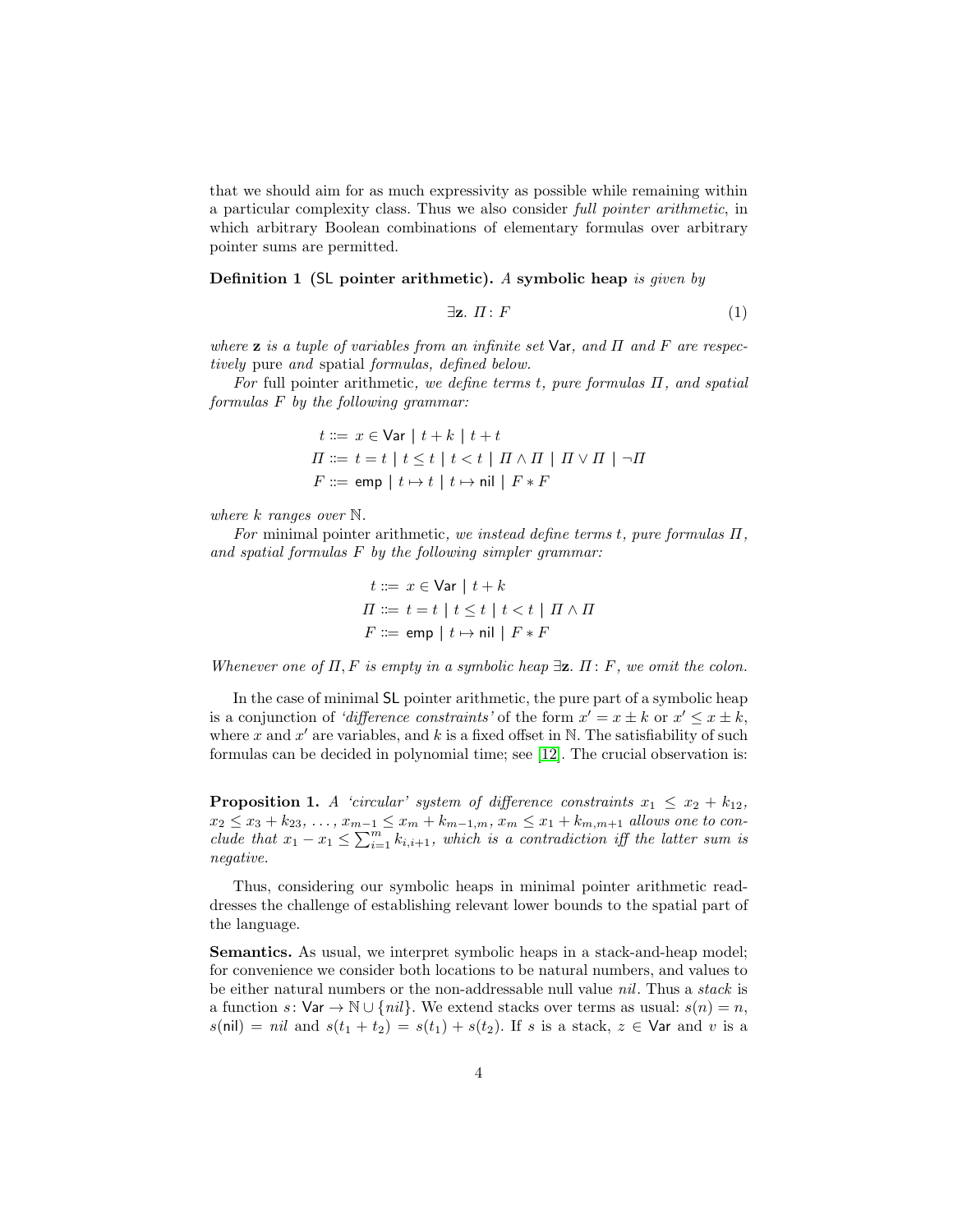value, we write  $s[z \mapsto c]$  for the stack defined as s except that  $s[z \mapsto v](z) = v$ . We extend stacks pointwise over term tuples.

A heap is a finite partial function  $h: \mathbb{N} \longrightarrow_{\text{fin}} \mathbb{N}$  mapping finitely many locations to values; we write dom  $(h)$  for the domain of  $h$ , and  $e$  for the empty heap that is undefined on all locations. We write  $\circ$  for *composition* of domain-disjoint heaps: if  $h_1$  and  $h_2$  are heaps, then  $h_1 \circ h_2$  is the union of  $h_1$  and  $h_2$  when  $dom(h_1)$  and  $dom(h_2)$  are disjoint, and undefined otherwise.

**Definition 2.** The satisfaction relation  $s, h \models A$ , where s is a stack, h a heap and A a symbolic heap, is defined by structural induction on A.

 $s, h \models t_1 \sim t_2 \Leftrightarrow s(t_1) \sim s(t_2)$  where  $\sim is = \le \text{or } \le$  $s, h \models \neg \Pi \qquad \Leftrightarrow s, h \not\models \Pi$  $s, h \models \Pi_1 \land \Pi_2 \iff s, h \models \Pi_1 \text{ and } s, h \models \Pi_2$  $s, h \models \Pi_1 \vee \Pi_2 \Leftrightarrow s, h \models \Pi_1 \text{ or } s, h \models \Pi_2$  $s, h \models \text{emp} \qquad \Leftrightarrow h = e$  $s, h \models t_1 \mapsto t_2 \Leftrightarrow \text{dom}(h) = \{s(t_1)\} \text{ and } h(s(t_1)) = s(t_2)$  $s, h \models F_1 * F_2 \Leftrightarrow \exists h_1, h_2 \ldotp h = h_1 \circ h_2 \text{ and } s, h_1 \models F_1 \text{ and } s, h_2 \models F_2$  $s, h \models \exists z. \ \Pi : F \Leftrightarrow \ \exists m \in \mathbb{N}^{|\mathbf{z}|}. \ s[\mathbf{z} \mapsto \mathbf{m}], h \models \Pi \ \text{and} \ s[\mathbf{z} \mapsto \mathbf{m}], h \models F$ 

## <span id="page-4-0"></span>3 Satisfiability

<span id="page-4-3"></span>Here we establish upper and lower complexity for the satisfiability problem in both the minimal and full variants of our SL pointer arithmetic.

Definition 3. Let A be a symbolic heap of the form

$$
\Pi_A: \mathbf{X}_{i=1}^\ell t_i \mapsto t_i'
$$

We describe the heap models  $(s, h)$  of A by means of the following Presburger formula  $\gamma_A$  obtained by enriching the pure part  $\Pi_A$  with the constraints on that  $t_i$ , the allocated addresses, must be distinct (here  $x_1, \ldots, x_n$  is the list of all variables):

$$
\gamma_A(x_1, ..., x_n) =_{def} \Pi_A \ \wedge \bigwedge_{1 \leq i < j \leq \ell} ((t_i \leq t_j - 1) \vee (t_j \leq t_i - 1)) \ . \tag{2}
$$

The above  $\gamma_A$  can be easily rewritten as a Boolean combination of elementary formulas of the form  $(x' \leq x + k)$ , where the 'offset' k is a variable or an integer.

<span id="page-4-2"></span>**Lemma 1.** Any model  $(s, h)$  for A can be transformed into a model for  $\gamma_A$ , and vice versa.

*Proof.* By definition, given an  $(s, h)$ , a model for A, we have  $\Pi_A(s(x_1), \ldots, s(x_n))$ is true, and  $h$  is the disjoint collection of the corresponding cells:

<span id="page-4-1"></span>
$$
h = \mathop{\mathcal{L}}_{i=1}^{\ell} s(t_i) \mapsto s(t'_i)
$$
 (3)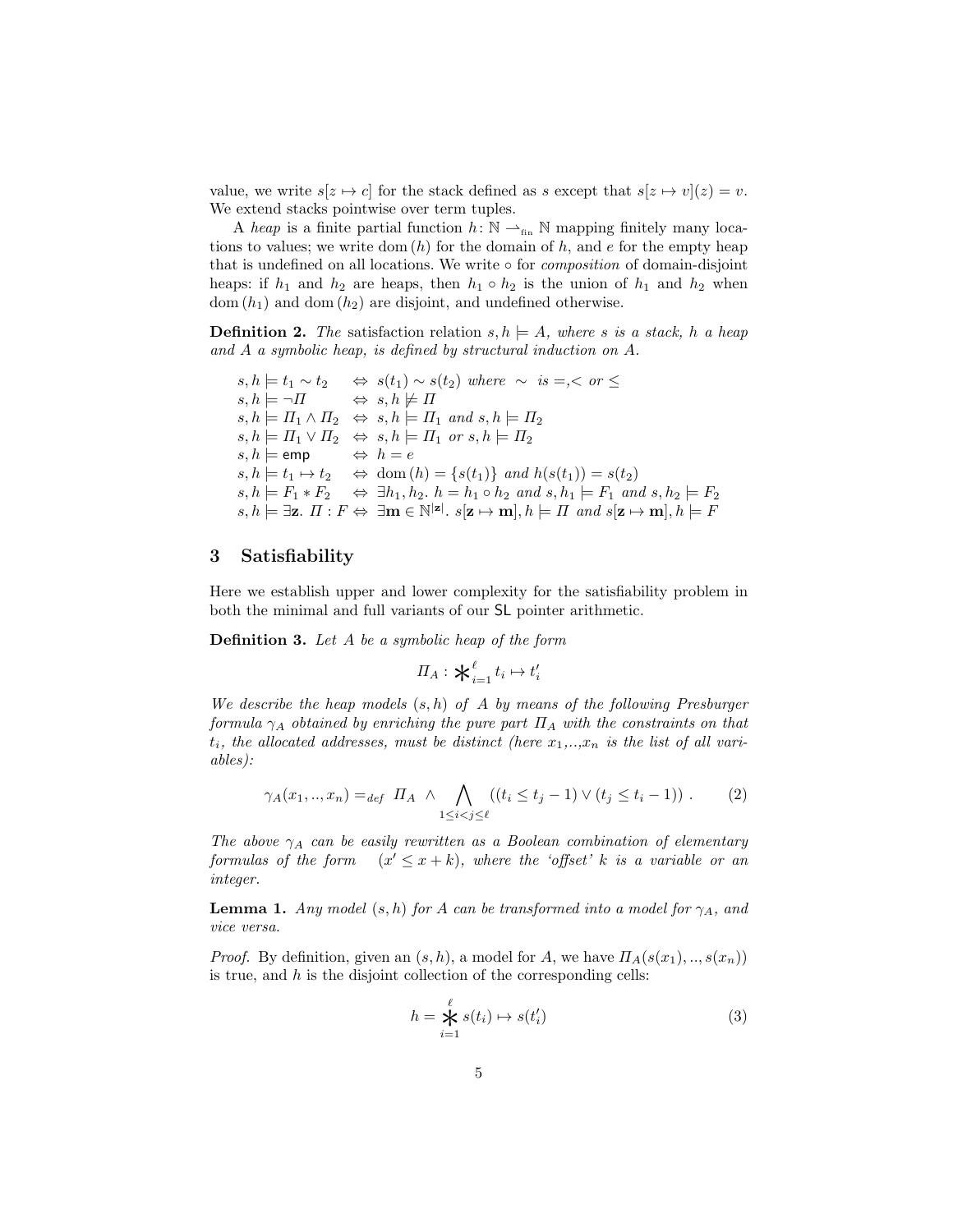which implies that  $\bigwedge_{1\leq i < j \leq \ell} (s(t_i) \neq s(t_j))$  .

Conversely, assume a mapping s provides an evaluation  $(s(x_1),...,s(x_n))$  which makes  $\gamma_A$  true. Then  $\Pi_A(s(x_1),...,s(x_n))$  is true, and, in addition, we can take a heap  $h_A$  as the disjoint collection of the cells in accordance with [\(3\)](#page-4-1), which provides:  $(s, h_A) \models A$ . □

<span id="page-5-3"></span>Corollary 1. Satisfiability is in NP.

Proof. Follows from Lemma [1](#page-4-2) and the fact that satisfiability for quantifier-free Presburger arithmetic belongs to NP [\[24\]](#page-21-15). □

Satisfiability is shown NP-hard by reduction from the 3-colourability problem [\[15\]](#page-21-16).

Problem 1 (3-colourability). Let  $G = (V, E)$  be an undirected graph with n vertices  $v_1, \ldots, v_n$ . The 3-colourability problem is to decide if there is a 3-colouring of its vertices such that no two adjacent vertices share the same colour.

<span id="page-5-0"></span>**Definition 4.** Let  $G = (V, E)$  be an instance graph with n vertices. We encode the perfect 3-colourings of G with the following symbolic heap  $A_G$ .

We use  $c_i$  to denote one of the colours, 1, 2, or 3, the vertex  $v_i$  is marked by.

To encode the fact that no two adjacent vertices  $v_i$  and  $v_j$  share the same colour, we use  $c_i$  and  $c_j$  as the addresses, relative to the base-offset  $e_{ij}$ , for two disjoint cells. To ensure that all cells allocated in question are disjoint, with  $1 \leq i, j \leq n$ , we introduce the numbers  $e_{ij}$  as:

$$
e_{ij} = i \cdot n^2 + j \cdot n \tag{4}
$$

Our choice is motivated, in particular, by needs of Definition [8](#page-10-0) where its  $B''_G$ is guaranteed to be satisfiable whenever we allow memory chunks of length n to accommodate any of n distinct colours used in the trivially realizable n-colouring problem.

<span id="page-5-1"></span>**Proposition 2.** Let pairs  $(i, j)$  and  $(i', j')$  be distinct. Then  $|e_{i', j'} - e_{i j}| \ge n$ 

Formally, we define  $A_G$  to be the following quantifier-free symbolic heap:

$$
\bigwedge_{i=1}^{n} (c_0 + 1 \le c_i \le c_0 + 3) \colon \bigtimes_{(v_i, v_j) \in E} c_i + e_{ij} \mapsto \text{nil} * c_j + e_{ij} \mapsto \text{nil} \qquad (5)
$$

<span id="page-5-2"></span>Notice that  $A_G$  is in minimal pointer arithmetic.

**Lemma 2.** Let  $G$  be an instance of the 3-colouring problem. Then  $A_G$  from Definition [4](#page-5-0) is satisfiable iff there is a perfect 3-colouring of  $G$ .

*Proof.* Any perfect 3-colouring of  $G$ , with vertices  $v_i$  labelled by colours  $b_i$ , yields a model  $(s, h)$  for  $A_G$  with a stack s defined as  $s(c_i) = s(c_0) + b_i$ . The corresponding cells,  $s(c_i) + e_{ij} \mapsto \text{nil}$ , are all disjoint because of Proposition [2.](#page-5-1)

<span id="page-5-4"></span>Conversely, given a model  $(s, h)$  for  $A_G$ , we label each of the vertices  $v_i$  by the colour  $b_i = s(c_i) - s(c_0)$ , providing a perfect 3-colouring of G. 口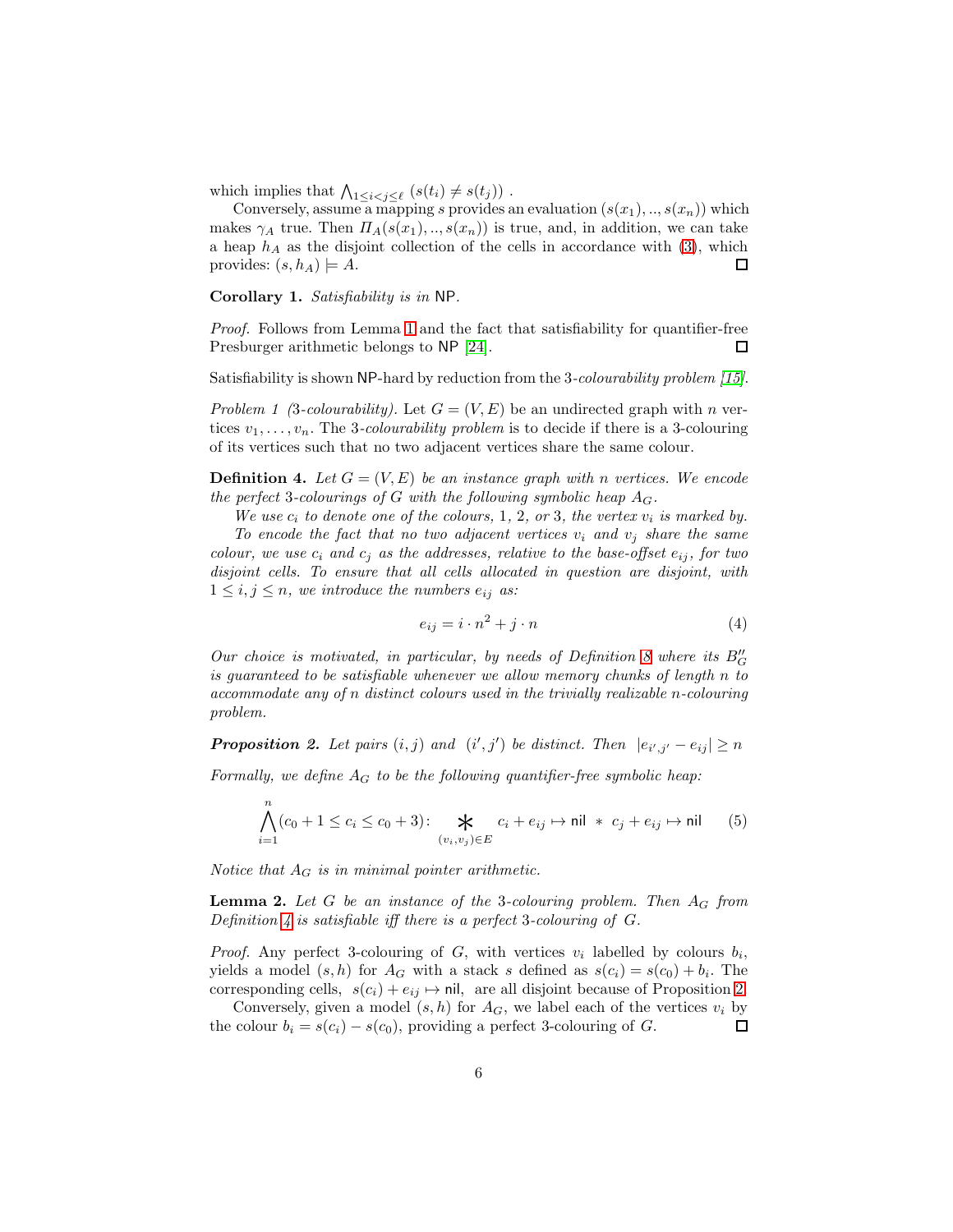Theorem 1. Satisfiability is NP-hard, even for quantifier-free symbolic heaps A in minimal pointer arithmetic.

Proof. From Lemma [2.](#page-5-2)

Corollary 2. Satisfiability is NP-complete, even for quantifier-free symbolic heaps A in minimal pointer arithmetic.

### 3.1 About the small model property

As for the size of models for symbolic heaps in Corollary [1,](#page-5-3) we establish the following small model property (that is [\[1\]](#page-20-5), any satisfiable formula A has a model of size polynomial in the size of  $A$ ) but not for full pointer arithmetic, cf. Remark [1.](#page-6-0)

<span id="page-6-0"></span>Remark 1. On the contrary, no small model property is valid whenever we allow  $x \leq x' + k$ , with k being a variable.

Let  $A_n$  be a symbolic heap of the form (here  $k_0 = 0$ )

$$
A_n =_{\text{def}} \bigwedge_{i=0}^{n-1} (x_{i+1} = c_0 + k_{i+1} > x_i + k_i) \colon \bigtimes_{i=1}^n x_i \mapsto \text{nil}
$$

Then we have that  $\bigwedge_{i=0}^{n-1} (s(k_{i+1}) > 2s(k_i))$  for any model  $(s, h)$  of  $A_n$ , which implies  $\bigwedge_{i=0}^{n-1} (s(x_{i+1}) > 2^{i+1})$ . Thus, all models of  $A_n$  necessarily require (the distances between) at least a half of addresses in h to be of exponential size.  $\Box$ 

In order to prove the small model property, we need a more workable specification of  $\gamma_A$ :

Definition 5. Let A be a symbolic heap under constraints from Theorem [2.](#page-7-0) Then we rewrite its  $\gamma_A$  (see Definition [3\)](#page-4-3) as

<span id="page-6-1"></span>
$$
\gamma_A(x_1,..,x_n) \equiv f_A(Z_1, Z_2, ..., Z_m)
$$
\n<sup>(6)</sup>

where  $f_A(z_1, z_2, \ldots, z_m)$  is a Boolean function, and within [\(6\)](#page-6-1) the Boolean variable  $z_i$  is substituted with  $Z_i$  of the form " $x'_i \leq x_i + k_i$ " where  $k_i$  is a fixed integer.

<span id="page-6-3"></span>**Proposition 3.** Any model  $(s, h)$  for a symbolic heap A can be determined by a Boolean vector  $\bar{\zeta} = \zeta_1, \zeta_2, ..., \zeta_m$  such that  $f_A(\zeta_1, \zeta_2, ..., \zeta_m) = \top$  and the following system,  $\gamma_{A,\bar{\zeta}},$  has an integer solution:

<span id="page-6-2"></span>
$$
\begin{cases}\nZ_1 \equiv \zeta_1, \\
Z_2 \equiv \zeta_2, \\
\dots \dots \dots, \\
Z_m \equiv \zeta_m.\n\end{cases} (7)
$$

<span id="page-6-4"></span>*Proof.* Given a model  $(s, h)$  of A, we can evaluate each of the  $Z_i$ , and then calculate the appropriate  $\bar{\zeta} = \zeta_1, \zeta_2, ..., \zeta_m$  by means of the equations in [\(7\)](#page-6-2).  $\Box$ 

 $\Box$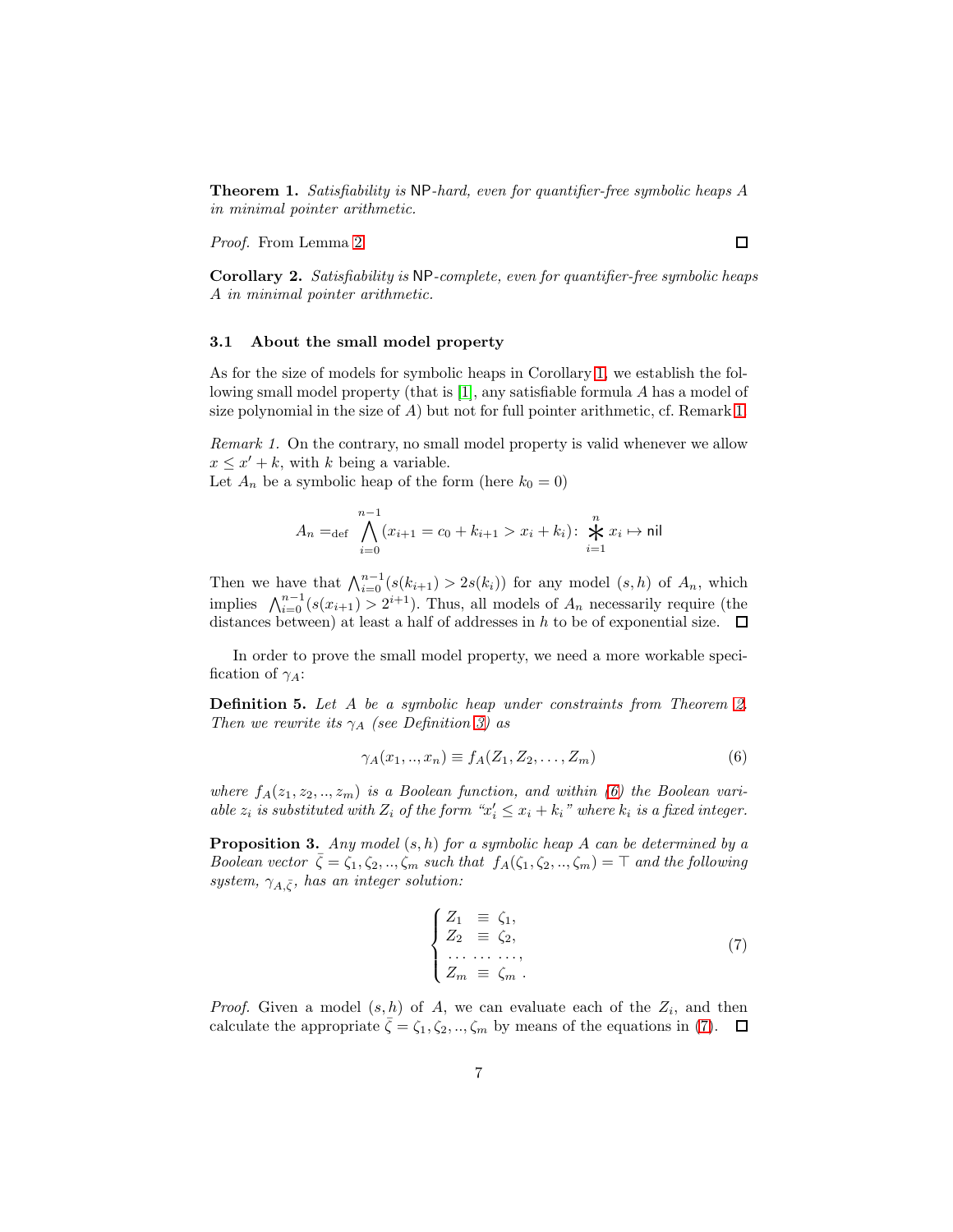

<span id="page-7-1"></span>Fig. 1. The small model property: The constraint graphs for a symbolic heap A of the form:  $(y \leq x)$ :  $x \mapsto \text{nil} * y \mapsto \text{nil}$ , with its corresponding  $\gamma_A$  of the form  $(y \le x) \wedge ((x \le y - 1) \vee (y \le x - 1)).$ 

**Definition 6.** In its turn, the system  $\gamma_{A,\bar{\zeta}},$  [\(7\)](#page-6-2), will be encoded by a constraint graph,  $G_{A,\bar{\zeta}}$ , constructed as follows.

With each variable  $x_i$ , we will associate the node labelled by  $\widehat{x_i}$ .

In the case of  $Z_i \equiv \zeta_i \equiv \top$ , we depict the arrow from the node  $\hat{x}_i$  to the node  $x'_i$  and label it with  $k_i$ .

In the case of  $Z_i \equiv \zeta_i \equiv \bot$ , which means that " $x_i \leq x'_i - k_i - 1$ ", we depict the opposite arrow from the node  $x'_i$  to the node  $\hat{x}_i$  and label it with the number  $-k_i-1$ .

To provide the connectivity we need, we will add, if necessary, a "maximum node"  $\widehat{x_0}$ , with the constraint " $x_i \leq x_0$ " for all  $x_i$ . Cf. Figure [1.](#page-7-1)

<span id="page-7-2"></span>Example 1. Let A be a symbolic heap of the form:

$$
(y \le x) \colon x \mapsto \mathsf{nil} \ * \ y \mapsto \mathsf{nil},
$$

with its  $\gamma_A$  being of the form:  $(y \le x) \wedge ((x \le y - 1) \vee (y \le x - 1)).$ Clearly,  $\gamma_A(x, y) \equiv \gamma_1(x, y) \vee \gamma_2(x, y)$ , where

$$
\gamma_1(x, y) = (y \le x) \land (x \le y - 1), \quad \gamma_2(x, y) = (y \le x) \land (y \le x - 1).
$$

In Figure [1](#page-7-1) we show the constraint graphs for  $\gamma_1$  and  $\gamma_2$ , resp. Notice that, because of  $y \leq x$ , the node  $\hat{x}$  is a "maximum node" in both cases.

In the case of (a), we have no solution. Namely, there is a negative cycle of the form  $\hat{x} \stackrel{0}{\longrightarrow} \hat{y} \stackrel{-1}{\longrightarrow} \hat{x}$ , which provides a contradictory  $x \leq x - 1$ .

In the case of (b), the minimal weighted path from  $\hat{x}$  to  $\hat{y}$  is of the weight −1, which guarantees that  $y = x - 1$  is a model for  $\gamma_A$  and thereby for A.

<span id="page-7-0"></span>Theorem 2 ("the small model property"). Let A be a satisfiable symbolic heap in minimal pointer arithmetic. Then we can find a model  $(s, h)$  for A in which all values are bounded by M, which it suffices to take as:  $M = \sum_i (|k_i| + 1)$ , where  $k_i$  ranges over all occurrences of numbers occurred in A.

*Proof.* According to Proposition [3,](#page-6-3) there is a Boolean vector  $\zeta = \zeta_1, \zeta_2, ..., \zeta_m$ such that the corresponding system,  $\gamma_{A,\bar{\zeta}}$ , has a solution. Hence, the associated constraint graph,  $G_{A,\bar{\zeta}}$ , has no negative cycles, see Definition [6](#page-6-4) and Proposition [1.](#page-3-0)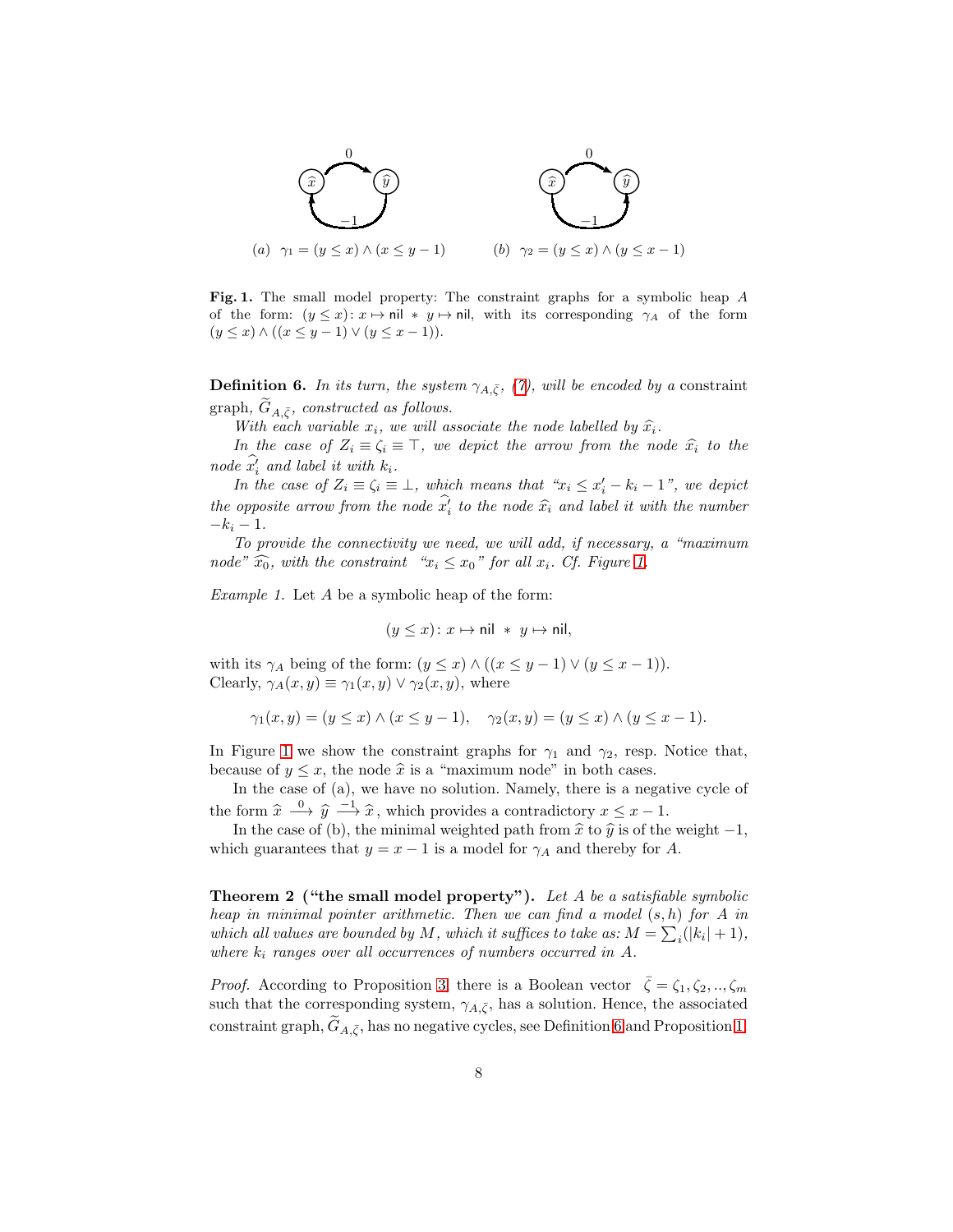We define our small model with the following mapping s with providing an evaluation  $(s(x_1),...,s(x_n))$  which makes  $\gamma_A$  true. First we define that  $s(x_0) = M$ , for the "maximum node"  $\widehat{x_0}$  - so that  $x_i \leq x_0$  for all  $x_i$ . Then  $s(x_i)$  is defined as:  $M + d_i$ , where  $d_i$  is the minimal weighted path leading from  $\widehat{x_0}$  to  $\widehat{x_i}$ . E.g., in Example [1](#page-7-2) the small model is given by  $s(x) = M$ , and  $s(y) = M - 1$ .  $\Box$ 

Remark 2. Contrary to Remark [1,](#page-6-0) Theorem [2](#page-7-0) is valid even for full pointer arithmetic, whenever we confine ourselves to the pointer terms of the form  $x + k_0$ , with  $k_0$  being a fixed base-offset, but any Boolean combinations of the elementary formulas  $(x' = x + k_0)$ ,  $(x' \le x + k_0)$ , and  $(x' < x + k_0)$ , are allowed.

In addition, the corresponding polytime sub-procedures are running as the shortest paths procedures with negative weights allowed (e.g., Bellman-Ford algorithm), with providing polynomials of low degrees.

## <span id="page-8-0"></span>4 Entailment

<span id="page-8-4"></span>We now focus on the entailment problem:  $A \models B$  iff every model  $(s, h)$  of A is also a model of B.

Definition 7. Let A be a symbolic heap of the form

$$
\Pi_A\colon \mathbf{X}_{i=1}^{\ell} t_i \mapsto t'_i,
$$

and B be a symbolic heap of the form

$$
\exists \bar{y} \, \Pi_B: \; \bigstar_{j=1}^{\ell'} u_j \mapsto u'_j,
$$

both A and B are symbolic heaps in the minimal pointer arithmetic. We express validity of  $A \models B$ , that is, every model  $(s, h)$  of A is also a model of B, by means of the formula  $\varepsilon_{A,B}$ :

<span id="page-8-3"></span>
$$
\varepsilon_{A,B} = \forall \bar{x} \left( \gamma_A(\bar{x}) \to \exists \bar{y} \left( \gamma_B(\bar{x}, \bar{y}) \land iso(\bar{x}, \bar{y}) \right) \right) \tag{8}
$$

where the following formula, iso $(\bar{x}, \bar{y})$ , establishes an isomorphism between the disjoint collection of the cells:  $\mathbf{\hat{x}}_i^{\ell}$ lection of the cells:  $\mathbf{\mathcal{F}}_{i=1}^{\ell} t_i \mapsto t'_i$ , and the disjoint collection of the cells:  $\star_i^{\ell}$  $\int_{j=1}^{\ell'} u_j \mapsto u'_j,$ 

$$
iso(\bar{x}, \bar{y}) = \bigwedge_{i} \bigvee_{j} ((t_i = u_j) \wedge (t'_i = u'_j)) \wedge \bigwedge_{j} \bigvee_{i} ((u_j = t_i) \wedge (u'_j = t'_i))
$$
(9)

Each of the above  $\gamma_A$ ,  $\gamma_B$ , and iso can be easily rewritten as a Boolean combination of elementary formulas of the form  $(x' \leq x + k)$ , where the 'offset' k is a variable or an integer (in the case of minimal pointer arithmetic,  $k$  is a fixed integer).

Thus our  $\varepsilon_{A,B}$  can be rewritten as:

<span id="page-8-2"></span>
$$
\forall x_1 \forall x_2 \ldots \forall x_n \exists y_1 \exists y_2 \ldots \exists y_m \ Q(x_1, x_2, \ldots, x_n, y_1, y_2, \ldots, y_m)
$$
\n
$$
(10)
$$

<span id="page-8-1"></span>where Q is a Boolean combination of elementary formulas of the form  $(x' \leq x + k)$ .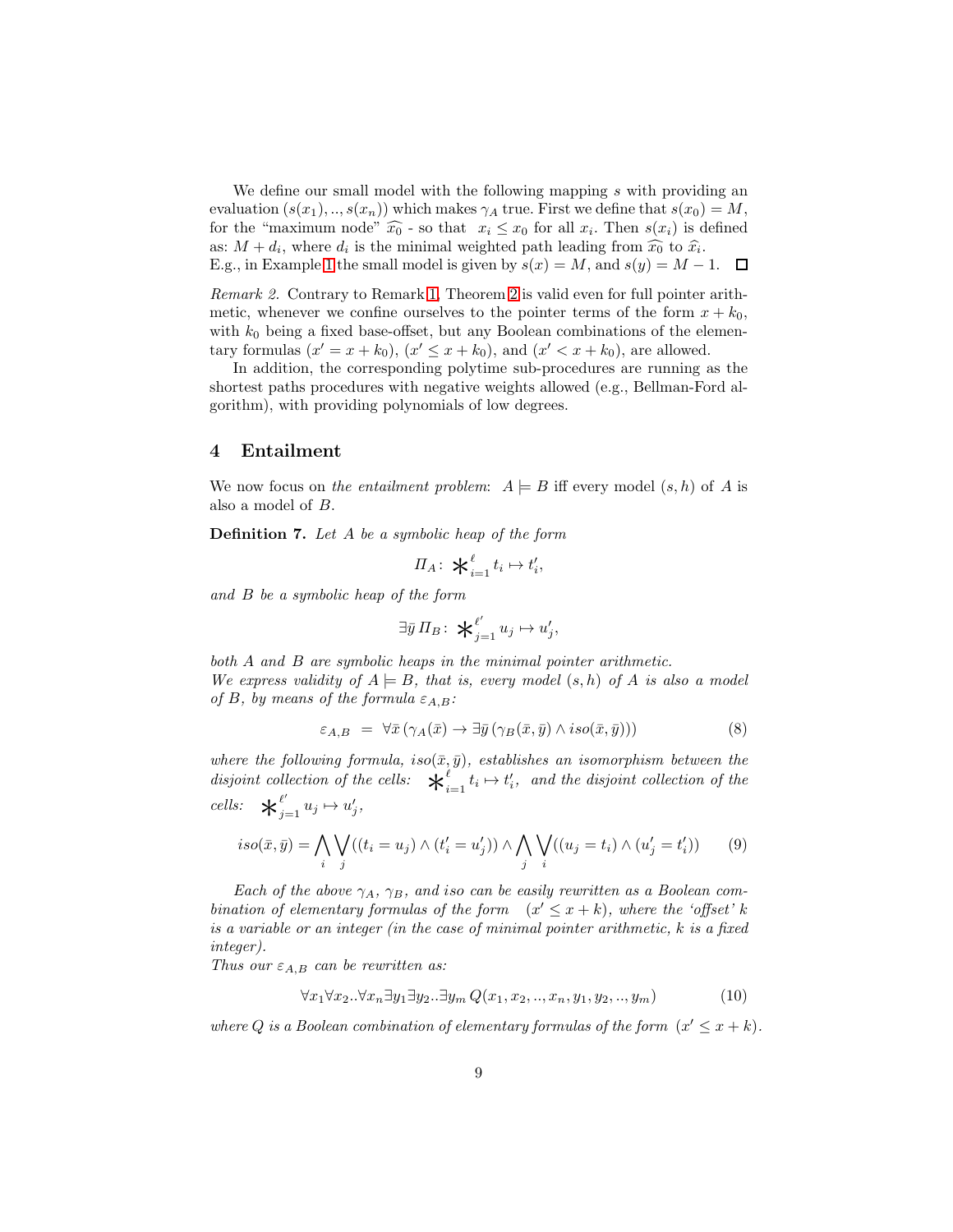**Lemma 3.** Any model  $(s, h)$ , which is a counter-model for  $A \models B$ , can be transformed into a model for  $\neg \epsilon_{A,B}$ , and vice versa.

Proof. Similar to Lemma [1.](#page-4-2)

### 4.1 Upper and Lower Bounds

Here we establish the following upper and lower bounds for the general quantified entailment problem. Namely,

(a) For full pointer arithmetic, the entailment problem belongs to the class Presburger  $\Pi_2^0$ , by which we denote, with a quantifier-free  $Q$ , the class of formulas in the Presburger arithmetic of the form

$$
\forall x_1 \forall x_2 \ldots \forall x_n \exists y_1 \exists y_2 \ldots \exists y_m \ Q(x_1, x_2, \ldots, x_n, y_1, y_2, \ldots, y_m). \tag{11}
$$

(b) For minimal pointer arithmetic, the entailment problem is proved to be at least  $\Pi_2^P$ -complete, where  $\Pi_2^P$  is the second class in the polynomial time hierarchy [\[25\]](#page-21-12).

The crucial difference between Presburger  $\Pi_2^0$  and polynomial  $\Pi_2^P$  is that for the latter all variables should be polynomially bounded.

**Proposition 4.** The entailment problem  $A \models B$  with quantified A and B is in Presburger  $\Pi_2^0$ .

*Proof.* According to Lemma [3,](#page-8-1)  $A \models B$  is valid iff the following holds:

<span id="page-9-1"></span>
$$
\forall \bar{x} \left( \gamma_A(\bar{x}) \to \exists \bar{y} (\gamma_B(\bar{x}, \bar{y}) \land iso(\bar{x}, \bar{y})) \right) \tag{12}
$$

The latter belongs to Presburger  $\Pi_2^0$ .

□

 $\Box$ 

The lower bound is the same:

Proposition 5. Since we have allowed arbitrary Boolean combinations of the elementary formulas  $(t_1 = t_2)$ ,  $(t_1 \le t_2)$ , and  $(t_1 < t_2)$ , we can simulate the class Presburger  $\Pi_2^0$ , providing Presburger  $\Pi_2^0$  hardness, even within the pure part of our language.

Remark 3. The crucial difference between Presburger  $\Pi_2^0$  and polynomial  $\Pi_2^P$  is that for the latter all variables should be polynomially bounded.<sup>[3](#page-9-0)</sup>

<span id="page-9-0"></span> $3$  According to Theorem [7,](#page-15-0) given A and B, symbolic heaps in minimal pointer arithmetic,  $A \models B$  is valid if and only if within the corresponding form [\(10\)](#page-8-2) represent-ing [\(12\)](#page-9-1), all  $x_i$  are bounded by  $(n + 1) \cdot M$  and all  $y_j$  by  $(n + m + 2) \cdot M$ , where M is defined as:  $M = \sum_i (|k_i| + 1)$ , with  $k_i$  ranging over all occurrences of these 'offset' numbers occurred in  $A$  and  $B$ . Here  $Q$  is a Boolean combination of the elementary formulas  $(x' = x + k_0)$ ,  $(x' \leq x + k_0)$ , and  $(x' < x + k_0)$ , where the 'offset'  $k_0$  is a fixed integer.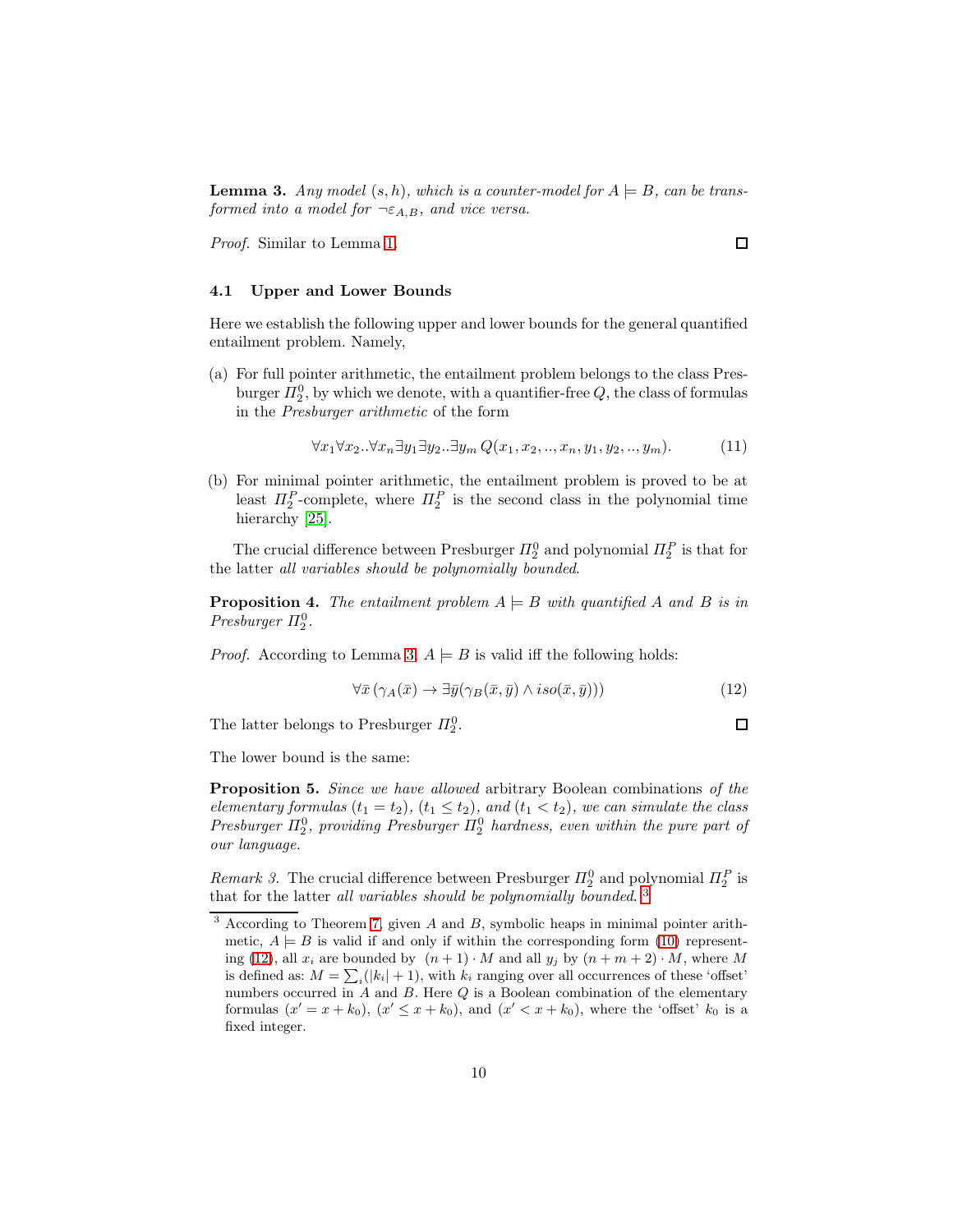#### 4.2 Quantified minimal arithmetic: A lower bound

To prove  $\Pi_2^P$ -hardness in the quantified case for the minimal pointer arithmetic, we use the following constructions.

2-round 3-colourability problem. Let  $G = (V, E)$  be an undirected graph with n vertices  $v_1, \ldots, v_k, v_{k+1}, \ldots, v_n$ , and let  $v_1, v_2, \ldots, v_k$  be its leaves. The problem is to decide if every 3-colouring of the leaves can be extended to a 3-colouring of the graph, such that no two adjacent vertices share the same colour.

<span id="page-10-0"></span>**Definition 8.** Let  $G = (V, E)$  be an instance graph with n vertices and k leaves. In addition to the variables  $c_i$  in Definition [4,](#page-5-0) to each edge  $(v_i, v_j)$  we associate  $\widetilde{c_{ij}}$ , representing the colour "complementary" to  $c_i$  and  $c_j$ .

To encode the fact that no two adjacent vertices  $v_i$  and  $v_j$  share the same colour, we intend to use  $c_i, c_j$ , and  $\widetilde{c_{ij}}$  as the addresses, relative to the base-offset  $e_{ij}$ , for three consecutive cells within a memory chunk of length 3, which forces the corresponding colours, related to  $c_i$ ,  $c_j$ , and  $\widetilde{c_{ij}}$ , to form a permutation of  $(1, 2, 3)$ . In order to provide a sufficient memory to accommodate the disjoint cells in question, we take the numbers  $e_{ij}$  as in Definition [4](#page-5-0) to satisfy Proposition [2.](#page-5-1) Formally, we define  $A''_G$  to be the following quantifier-free symbolic heap:

$$
(b = c_0 + 3) \ \land \ \bigwedge_{i=1}^k (c_0 + 1 \le c_i \le b) : \ \ \bigstar \ \ \mathcal{K} \ \ c_0 + e_{ij} + \ell \mapsto \text{nil} \ \ (13)
$$

and  $B''_G$  to be the following quantified symbolic heap:

$$
\exists \bar{z}. \bigwedge_{i=1}^{n} (c_0 + 1 \leq c_i \leq b) \land \bigwedge_{(v_i, v_j) \in E} (c_0 + 1 \leq \widetilde{c_{ij}} \leq b):
$$
\n
$$
\bigstar c_i + e_{ij} \mapsto \text{nil} * c_j + e_{ij} \mapsto \text{nil} * \widetilde{c_{ij}} + e_{ij} \mapsto \text{nil}
$$
\n
$$
(14)
$$

where the existentially quantified variables  $z$  are all variables occurring in  $B''_G$ that are not mentioned explicitly in  $A''_G$ .

Notice that both  $A''_G$  and  $B''_G$  are satisfiable and in minimal pointer arithmetic.  $B''_G$  is satisfiable because  $B''_G$  does not impose any bounds on b, so that we can use, for instance, n distinct colours, which suffices to produce a perfect n-colouring for any G with n vertices.

Proposition [2](#page-5-1) takes care of making the corresponding cells disjoint.

<span id="page-10-1"></span>Lemma 4. Let G be a 2-round 3-colouring instance. The entailment problem  $A''_G \models B''_G$  is valid iff there is a winning strategy for the perfect 3-colouring of G, where  $A''_G$  and  $B''_G$  are the symbolic heaps given by Definition. [8.](#page-10-0)

Proof. Suppose that there is a winning strategy such that every 3-colouring of the leaves can be extended to a perfect 3-colouring of the whole G. We will prove that  $A''_G \models B''_G$ .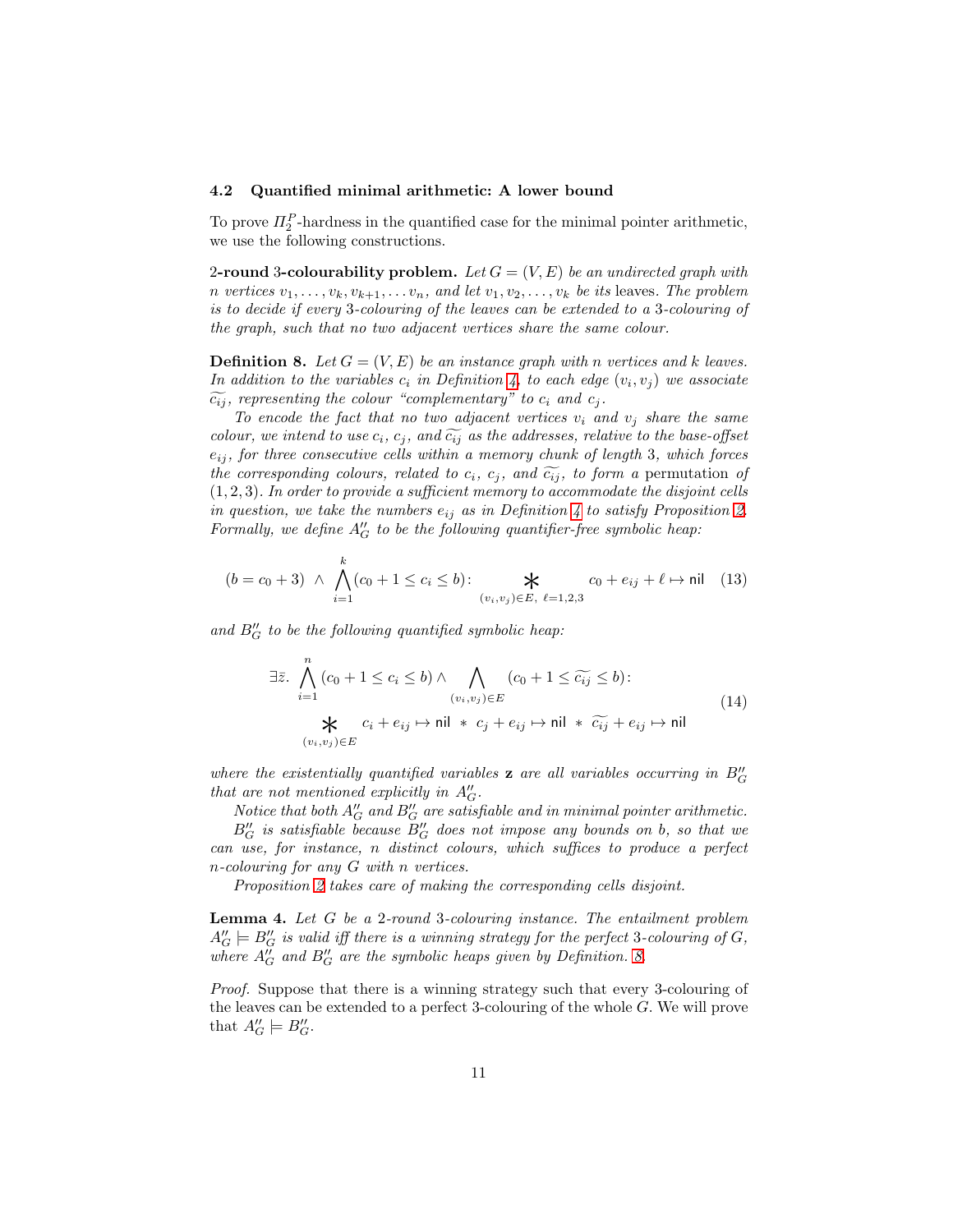Let  $s, h$  be a stack-heap pair satisfying  $s, h \models A''_G$ .

The spatial part of  $A''_G$  yields a decomposition of h as the disjoint collection of the cells (we recall that  $s(e_{ij}) = e_{ij}$  and  $s(\ell) = \ell$ ):

<span id="page-11-0"></span>
$$
h = \mathop{\mathbf{X}}_{(v_i, v_j) \in E, \ \ell = 1, 2, 3} s(c_0) + e_{ij} + \ell \mapsto \text{nil}
$$
 (15)

and  $\bigwedge_{i=1}^{k} (s(c_0) + 1 \leq s(c_i) \leq (s(c_0) + 3).$ 

Take the 3-colouring of the leaves obtained by assigning the colours  $b_i$  to the leaves  $v_1, v_2,..., v_k$  resp.. where  $b_i = s(c_i) - s(c_0)$ . According to the winning strategy, we can assign colours, denote them by  $b_i$ ,  $i > k$ , to the rest of vertices  $v_{k+1}, \ldots, v_n$ , resp., obtaining a 3-colouring of the whole G such that no adjacent vertices share the same colour. In addition, we mark edges  $(v_i, v_j)$  by  $b_{ij}$ complementary to  $b_i$  and  $b_j$ .

We extend the stack s for quantified variables in  $B''_G$  so that for all  $i \leq k$ ,

$$
s(c_i) = s(c_0) + b_i,
$$

and, for each  $(v_i, v_j) \in E$ , we have  $s(\widetilde{c_{ij}}) = s(c_0) + 6 - b_i - b_j$ . The fact that no adjacent vertices  $v_i$  and  $v_j$  share the same colour means that

$$
(s(c_i),\,s(c_j),\,s(\widetilde{c_{ij}}))
$$

is a permutation of

$$
(s(c_0)+1, s(c_0)+2, s(c_0)+3),
$$

and, as a result,  $(s, h)$  is also a model for  $B''_G$ :

<span id="page-11-1"></span>
$$
h = \mathop{\mathbf{K}}_{(v_i, v_j) \in E} s(c_i) + e_{ij} \mapsto \mathsf{nil} \ * \ s(c_j) + e_{ij} \mapsto \mathsf{nil} \ * \ s(\widetilde{c_{ij}}) + e_{ij} \mapsto \mathsf{nil} \tag{16}
$$

As for the opposite direction, let  $A''_G \models B''_G$ . Since  $A''_G$  is satisfiable, there is a model  $(s, h)$  for  $A''_G$  so that, in particular, h satisfies [\(15\)](#page-11-0).

We will construct the required winning strategy in the following way. Assume a 3-colouring of the leaves be given by assigning colours, say  $b_i$ , to the leaves  $v_1$ ,  $v_2, \ldots, v_k$  respectively. We modify our original s to a stack s' by defining, for each  $1 \leq i \leq k$ ,

$$
s'(c_i) = s(c_0) + b_i.
$$

which does not change the heap  $h$ , but provides

$$
\bigwedge_{i=1}^k (s(c_0) + 1 \le s'(c_i) \le (s(c_0) + 3).
$$

It is clear that the modified  $(s', h)$  is still a model for  $A''_G$ , and, hence, a model for  $B''_G$ . Then for some stack  $s_B$ , which is extension of s' to the existentially quantified variables in B, we get  $(s_B, h) \models B''_G$ .

For each  $1 \leq i \leq k$ ,  $s_B(c_i) = s'(c_i) = s_B(c_0) + b_i$ , which means that, for  $1 \leq i \leq k$ , these  $s_B(c_i)$  represent correctly the original 3-colouring of the leaves.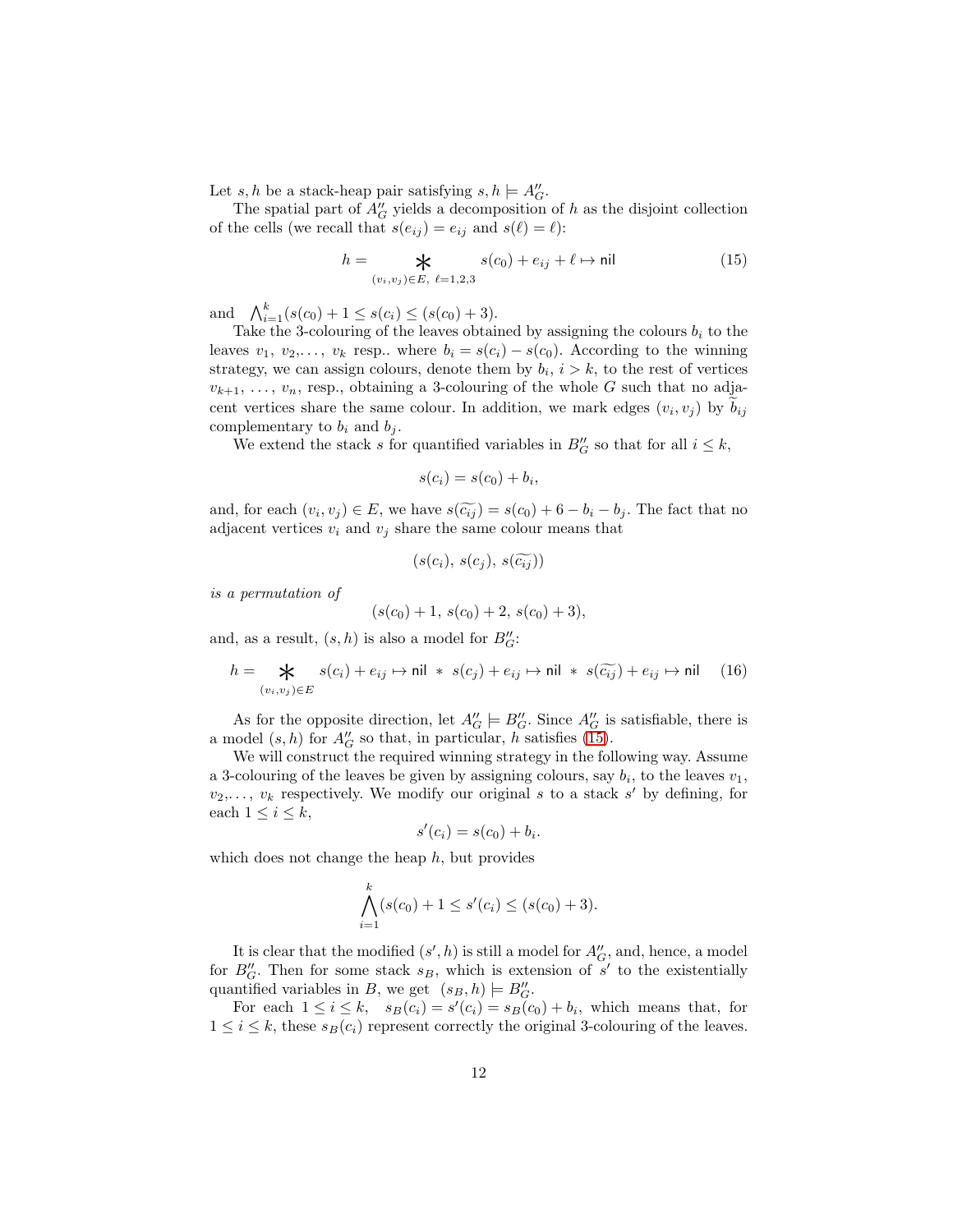By assigning the colours  $b_i = s_B(c_i) - s_B(c_0)$  to the rest of vertices  $v_{k+1}$ ,  $v_{k+2}, \ldots, v_n$  resp. we obtain a 3-colouring of the whole G.

The spatial part of the form [\(16\)](#page-11-1) provides that  $s_B(c_i) \neq s_B(c_j)$ , which results in that no adjacent vertices  $v_i$  and  $v_j$  share the same colours  $b_i$  and  $b_j$ , providing a perfect 3-colouring of G. П

<span id="page-12-1"></span>**Theorem 3.** The entailment problem  $A \models B$  is  $\Pi_2^P$ -hard, even for quantifierfree satisfiable formulas  $A$  and quantified satisfiable formulas  $B$ , both in minimal pointer arithmetic.

Proof. Via the 2-round 3-colourability problem, with Lemma [4.](#page-10-1)

### 4.3 Quantifier-free Entailment

**Theorem 4.** The entailment problem  $A \models B$  with quantifier-free B is in coNP.

*Proof.*  $A \models B$  is not valid iff the following holds:

<span id="page-12-0"></span>
$$
\exists \bar{x} \left( \gamma_A \wedge \neg(\gamma_B \wedge iso(\bar{x}, \bar{y})) \right) \tag{17}
$$

 $\Box$ 

 $\Box$ 

At this point, we can follow our proof for Theorem [1](#page-5-4) to show that satisfiability of [\(17\)](#page-12-0) belongs to NP. □

Remark 4. (Cf. Remark [1\)](#page-6-0) No small model property is valid whenever we allow  $x \leq x' + k$ , with k being a variable.

Let  $A_n$  and  $B_n$  be symbolic heaps of the form (here  $k_0 = 1$ ), both satisfiable:

$$
A_n =_{\text{def}} \bigwedge_{i=0}^{n-1} (x_{i+1} = c_0 + k_{i+1} = x_i + k_i) : \bigtimes_{i=1}^n x_i \mapsto \text{nil}
$$

and

$$
B_n =_{\text{def}} (x_n \le x_0) \colon \bigstar^n_{i=1} x_i \mapsto \text{nil}
$$

 $A_n \models B_n$  is not valid, but for any polynomial p, there is a number  $n_0$  such that for all  $n \geq n_0$ , there is no counter-model of size  $\leq p(n)$ .  $\Box$ 

Theorem 5 ("the small model property"). Given A and B, quantifier-free symbolic heaps in minimal pointer arithmetic, suppose that  $A \models B$  is not valid. Then we can find a counter-model  $(s, h)$  such that  $(s, h) \models A$  but  $(s, h) \not\models B$ , in which all values are bounded by M, which suffices to take as:  $M = \sum_i (|k_i| + 1)$ , where  $k_i$  ranges over all occurrences of numbers occurred in A and B.

Proof. Follow the proof of Theorem [2.](#page-7-0)

As for coNP-hardness even for minimal pointer arithmetic, we will use a construction similar to Definition [4.](#page-5-0)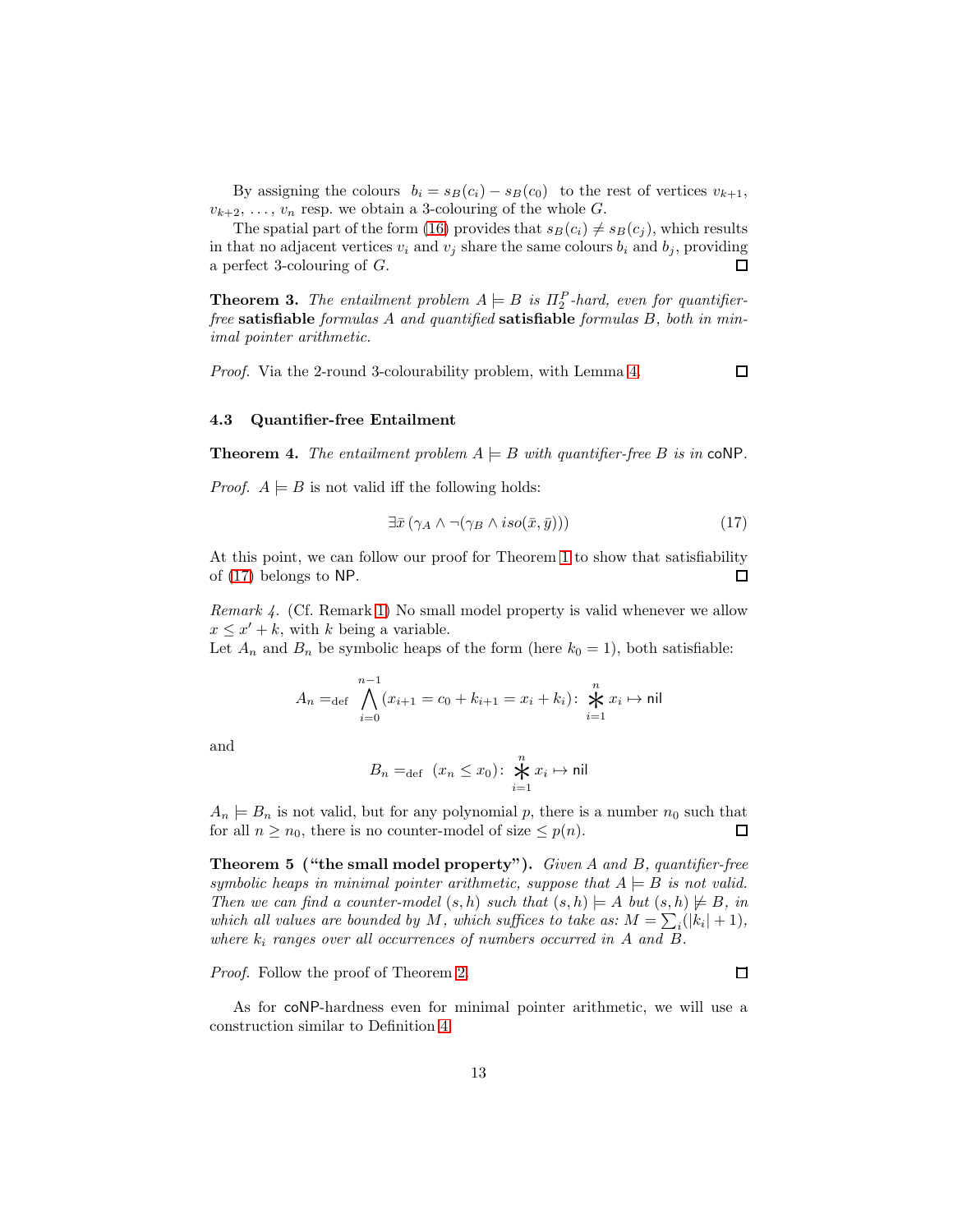**Definition 9.** Taking notations from Definition [4,](#page-5-0) we introduce a satisfiable  $A'_{G}$ of the form:

$$
\bigwedge_{i=1}^{n} (c_0 + 1 \le c_i \le b) \colon \bigtimes_{(v_i, v_j) \in E} c_i + e_{ij} \mapsto \text{nil} * c_j + e_{ij} \mapsto \text{nil} \tag{18}
$$

and a satisfiable  $B'_G$  of the form:

$$
(b \ge c_0 + 4) \ \wedge \ \bigwedge_{i=1}^n (c_0 + 1 \le c_i \le b) \colon \bigtimes_{(v_i, v_j) \in E} c_i + e_{ij} \mapsto \text{nil} \ * \ c_j + e_{ij} \mapsto \text{nil} \ (19)
$$

**Lemma 5.** Let G be an instance of the 3-colouring problem. Then  $A'_G \models B'_G$  is not valid iff there is a perfect 3-colouring of G.

*Proof.* Any perfect 3-colouring of G yields a model  $(s, h)$  for  $A'_{\overline{G}}$  with  $s(b) = s(c_0) + 3$ , which implies that  $(s, h) \not\models B'_{G}$  because of  $s(b) \geq s(c_0) + 4$  required there.

Conversely, the implication of the fact that, for some model  $(s, h)$ , we have  $(s, h) \models A'_G$  and  $(s, h) \not\models B'_G$  is that  $s(b) \geq s(c_0) + 4$  is false. With the additional  $s(b) \leq s(c_0) + 3$ ,  $(s, h) \models A'_G$  provides a perfect 3-colouring of G.  $\Box$ 

**Theorem 6.** The entailment problem  $A \models B$  is coNP-hard, even for quantifierfree satisfiable formulas A and B, both in minimal pointer arithmetic.

**Corollary 3.** The entailment problem  $A \models B$  is coNP-complete, even for the quantifier-free satisfiable formulas A and B, both in minimal pointer arithmetic.

# <span id="page-13-0"></span>5 Quantified entailments: The  $\Pi_2^P$  upper bound

The  $\Pi_2^P$  lower bound is given in Theorem [3.](#page-12-1) For the case of quantified entailments in minimal pointer arithmetic, we establish here, Theorem [7,](#page-15-0) an upper bound also of  $\Pi_2^P$ , as well as the small model property.

In fact we prove that the upper bound is the same, so that minimal pointer arithmetic is  $\Pi_2^P$ -complete, even for the full pointer arithmetic but with a fixed pointer offset, where we allow any Boolean combinations of the elementary formulas  $(x' = x + k_0)$ ,  $(x' \le x + k_0)$ , and  $(x' < x + k_0)$ , and, in addition to the points-to formulas, we allow spatial formulas of the arrays the length of which is  $\leq k_0$  and lists which length is  $\leq k_0$  where  $k_0$  is a fixed integer.

## <span id="page-13-1"></span>5.1 Entailment: A running example

Example 2. With this example, we illustrate the crucial steps on the road to a smaller model.

Assuming, for simplicity,  $x_1 < x_2 < x_3 < x_4$ , let A be of the form

$$
(x_1 < x_2) \land (x_2 < x_3) \land (x_3 < x_4) \land (x_3 \le x_2 + 3) : x_1 \mapsto \text{nil} * x_3 \mapsto \text{nil} \tag{20}
$$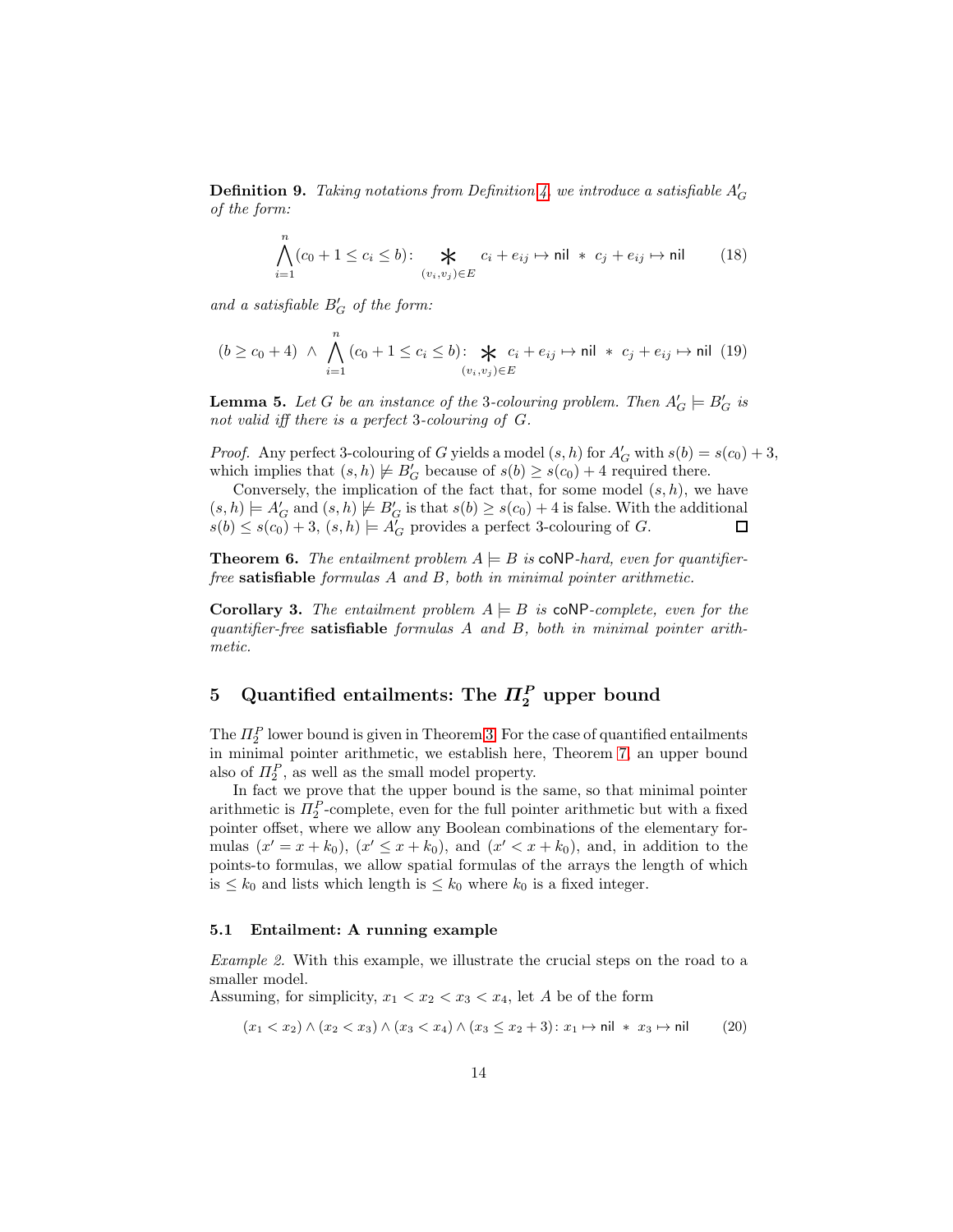and  $B$  be of the form

∃y<sub>1</sub>∃y<sub>2</sub> ∃y<sub>3</sub>∃y<sub>4</sub> (y<sub>2</sub> = x<sub>2</sub>)  $\land$  (y<sub>4</sub> = x<sub>4</sub>)  $\land$  (y<sub>2</sub> ≤ y<sub>4</sub> - 5)  $\land$  (y<sub>3</sub> = y<sub>1</sub> + 7): y<sub>1</sub> → nil ∗ y<sub>3</sub> → nil (21)

Then  $\gamma_A$  in fact is a conjunction

<span id="page-14-0"></span>
$$
\gamma_A(x_1, x_2, x_3, x_4) = \begin{cases} x_1 \le x_2 - 1, \\ x_2 \le x_3 - 1, \\ x_3 \le x_4 - 1, \\ x_3 \le x_2 + 3. \end{cases}
$$
 (22)

and by Definition [6,](#page-6-4) we can also construct the corresponding constraint graph,  $G_A$ , the labelled edges of which are given as follows:

$$
\widetilde{G}_A = \begin{cases}\n\widehat{x_1} & \stackrel{-1}{\longleftarrow} \widehat{x_2} \\
\widehat{x_2} & \stackrel{-1}{\longleftarrow} \widehat{x_3} \\
\widehat{x_3} & \stackrel{-1}{\longleftarrow} \widehat{x_4} \\
\widehat{x_3} & \stackrel{3}{\longleftarrow} \widehat{x_2}\n\end{cases} \tag{23}
$$

Because of an isomorphism between the spacial parts,  $iso(\bar{x}, \bar{y})$ , here we get the following:

$$
iso(\bar{x}, \bar{y}) \equiv ((y_1 = x_1) \land (y_3 = x_3)) \bigvee ((y_1 = x_3) \land (y_3 = x_1)) \tag{24}
$$

so that the corresponding conclusion in [\(8\)](#page-8-3),  $\exists \bar{y}(\gamma_B(\bar{x}, \bar{y}) \wedge iso(\bar{x}, \bar{y}))$ , can be rewritten as disjunction of the form  $\exists \bar{y} G_B^1(\bar{x}, \bar{y}) \vee G_B^2(\bar{x}, \bar{y})$  where  $G_B^1$  and  $G_B^2$ are given below:

<span id="page-14-2"></span>
$$
G_B^1 = \begin{cases} (y_1 = x_1) \wedge (y_3 = x_3); \\ y_2 = x_2, \\ y_4 = x_4, \\ y_2 \le y_4 - 5, \\ y_3 = y_1 + 7, \end{cases} \qquad G_B^2 = \begin{cases} (y_1 = x_3) \wedge (y_3 = x_1); \\ y_2 = x_2, \\ y_4 = x_4, \\ y_2 \le y_4 - 5, \\ y_3 = y_1 + 7, \end{cases}
$$
(26)

To simplify the case, notice that, for a fixed  $\gamma_A(x_1, x_2, x_3, x_4)$  from [\(22\)](#page-14-0), the right-hand system [\(26\)](#page-14-1) has no solutions because of the cycle with the negative weight:  $0 - 7 + 0 - 1 - 1$ , (see Proposition [1\)](#page-3-0):

<span id="page-14-1"></span>
$$
\widehat{(x_1)} \xrightarrow{0} \widehat{y_3} \xrightarrow{-7} \widehat{y_1} \xrightarrow{0} \widehat{(x_3)} \xrightarrow{-1} \widehat{(x_2)} \xrightarrow{-1} \widehat{(x_1)}
$$

Therefore we can confine our attention to the left-hand system [\(25\)](#page-14-2), so that here validity of  $A \models B$  is expressed by means of the formula  $\varepsilon_{A,B}$ :

<span id="page-14-3"></span>
$$
\varepsilon_{A,B} \equiv \forall \bar{x} \left( \gamma_A(\bar{x}) \to \exists \bar{y} \, G_B^1(\bar{x}, \bar{y}) \right) \tag{27}
$$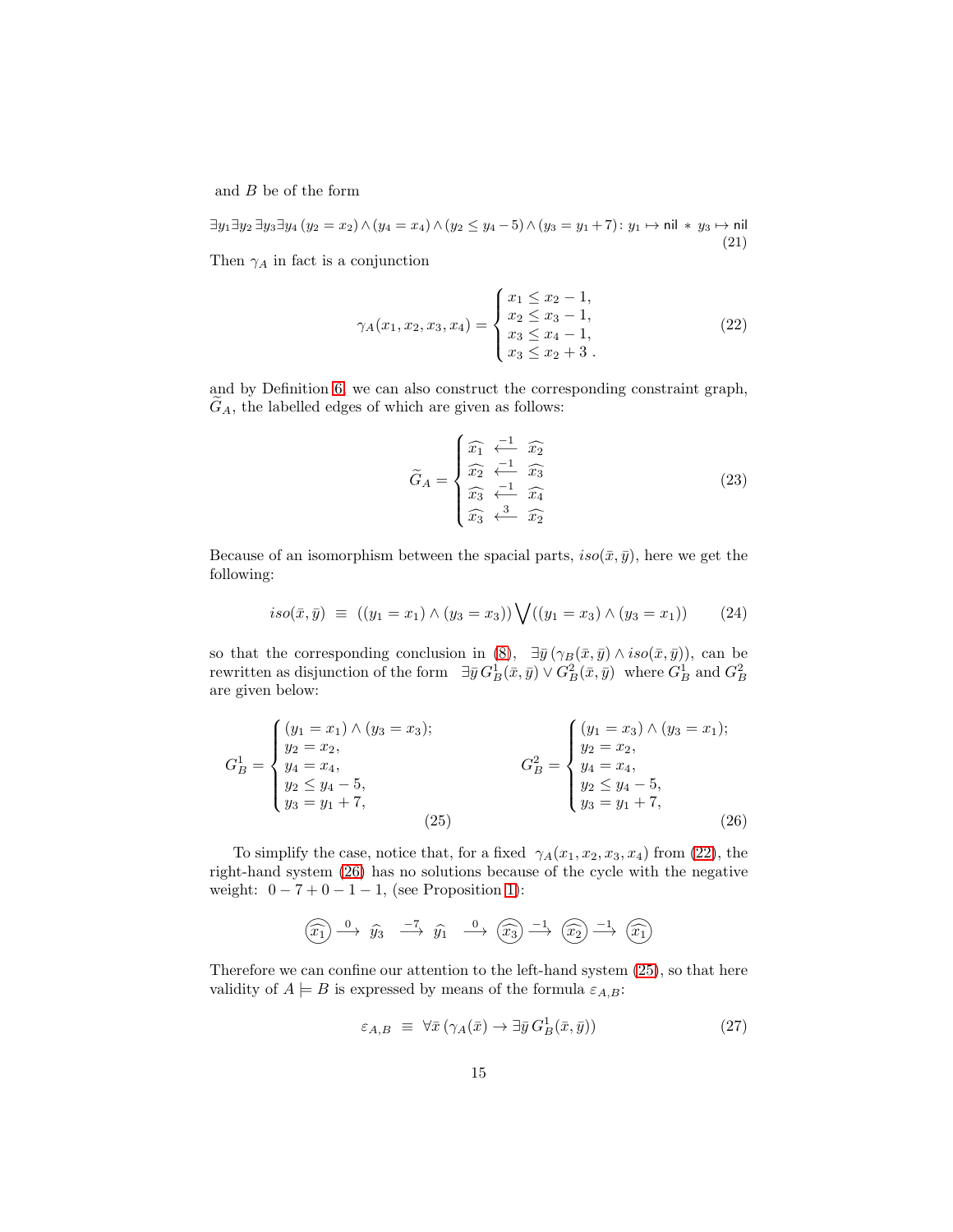## Example [2:](#page-13-1) A large counter-model

In sequel we will show how to find a small counter-model for  $A \models B$ , given the following 'large' counter-model  $(s, h)$  defined by the following s (here D is a very large number, say  $2^{10}$ :

$$
\begin{cases}\ns(x_2) = s(x_1) + 2D, \\
s(x_3) = s(x_2) + 2, \\
s(x_4) = s(x_3) + D,\n\end{cases}
$$
\n(28)

First our  $(s, h)$ , a model for A, is determined uniquely by the system:

<span id="page-15-1"></span>
$$
\gamma_{A,s}(x_1, x_2, x_3, x_4) = \begin{cases} x_2 = x_1 + 2D, \\ x_3 = x_2 + 2, \\ x_4 = x_3 + D, \end{cases}
$$
 (29)

We treat  $x' = x + k$  as a pair of  $x' \le x + k$  represented by the edge  $\hat{x} \stackrel{k}{\longrightarrow} \hat{x'}$ , and  $x \leq x'-k$  represented by the edge  $\hat{x}' \stackrel{-k}{\longrightarrow} \hat{x}$ , so that the corresponding constraint graph,  $\widetilde{G}_{A,s}$ , consists of the following pairs of edges

$$
\widehat{x_1} \xrightarrow{2D} \widehat{x_2}, \widehat{x_2} \xrightarrow{-2D} \widehat{x_1}, \widehat{x_2} \xrightarrow{2} \widehat{x_3}, \widehat{x_3} \xrightarrow{-2} \widehat{x_2}, \widehat{x_3} \xrightarrow{D} \widehat{x_4}, \widehat{x_4} \xrightarrow{-D} \widehat{x_3}, \tag{30}
$$

Secondly, according to  $(27)$ , our  $(s, h)$  is not a model for B since for a fixed  $\gamma_{A,s}$  from [\(29\)](#page-15-1), the following system has no solution:

<span id="page-15-2"></span>
$$
\gamma_{A,s} \wedge G_B^1 = \begin{cases} x_2 = x_1 + 2D, \\ x_3 = x_2 + 2, \\ x_4 = x_3 + D, \\ (y_1 = x_1) \wedge (y_3 = x_3); \\ y_2 = x_2, \\ y_4 = x_4, \\ y_2 \le y_4 - 5, \\ y_3 = y_1 + 7, \end{cases} \tag{31}
$$

which is the case because of the cycle with the negative weight:  $0 - 5 + 0 - 2D + 0 + 7 + 0 + D = -D + 2$ , (see Proposition [1\)](#page-3-0):

<span id="page-15-3"></span>
$$
\widehat{(x_4)} \xrightarrow{0} \widehat{y_4} \xrightarrow{-5} \widehat{y_2} \xrightarrow{0} \widehat{(x_2)} \xrightarrow{-2D} \widehat{(x_1)} \xrightarrow{0} \widehat{y_1} \xrightarrow{7} \widehat{y_3} \xrightarrow{0} \widehat{(x_3)} \xrightarrow{D} \widehat{(x_4)}(32)
$$

## <span id="page-15-0"></span>5.2 Quantified Entailment: An upper bound

Theorem 7. The entailment problem in minimal pointer arithmetic belongs to  $\Pi_2^P$ , which is the second class in the polynomial time hierarchy [\[25\]](#page-21-12).

Moreover, given A and B, symbolic heaps in minimal pointer arithmetic,  $A \models B$  is valid if and only if within the corresponding formula [\(10\)](#page-8-2) all  $x_i$  are bounded by  $(n+1) \cdot M$  and all  $y_j$  by  $(n+m+2) \cdot M$ , where M is defined as:

$$
M = \sum_{i} (|k_i| + 1)
$$

with  $k_i$  ranging over all occurrences of 'offsets' numbers occurred in A and B.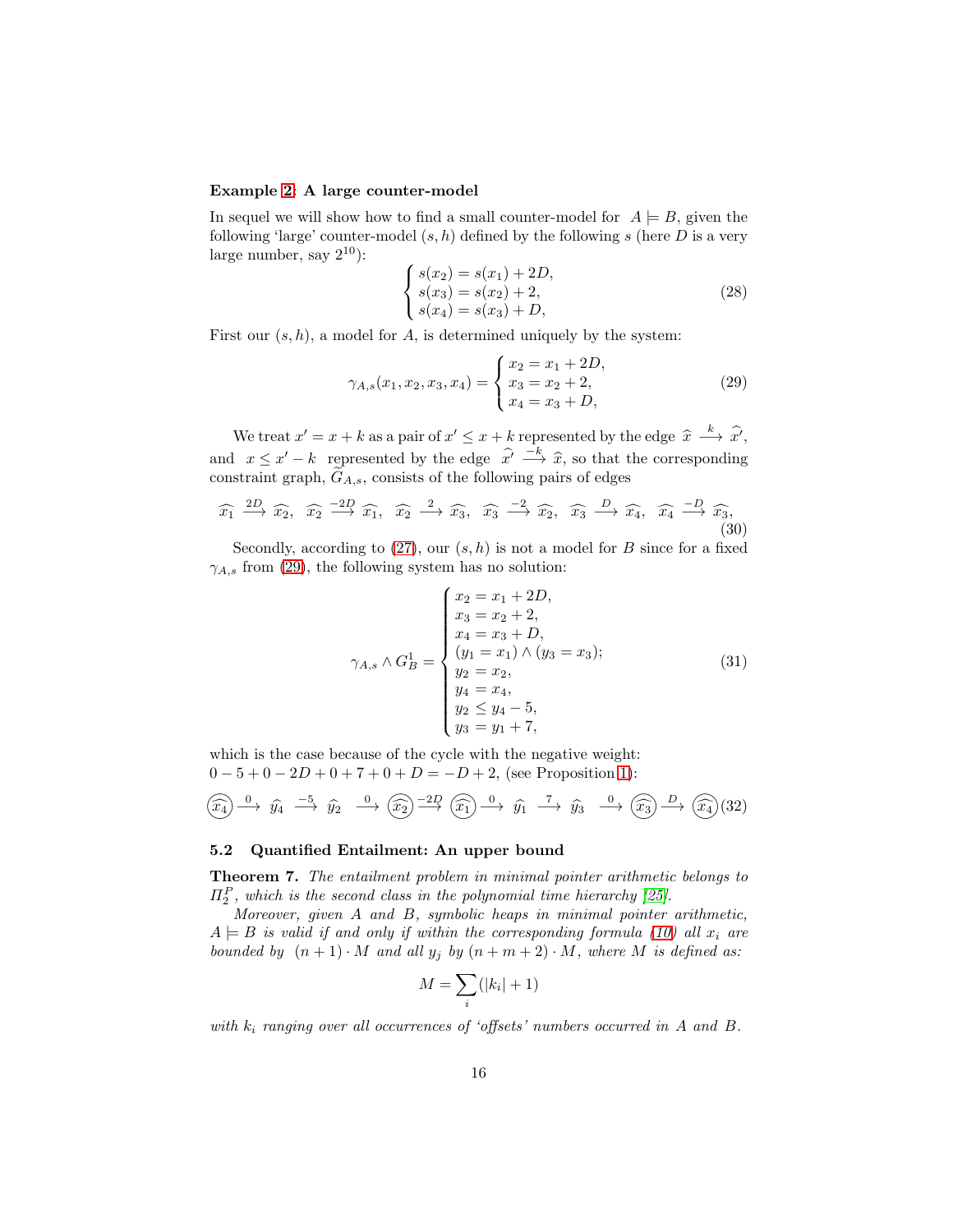Proof. This follows from the small model property provided by Theorem [8](#page-16-0)  $\Box$ 

Remark 5. In fact we prove that the upper bound is the same,  $\Pi_2^P$ , so that the entailment problem in quantified minimal pointer arithmetic is  $\Pi_2^P$ -complete, even for the full pointer arithmetic but with a fixed pointer offset, where we allow any Boolean combinations of the elementary formulas  $(x' = x + k_0), (x' \leq x + k_0)$ , and  $(x' < x + k_0)$ , and, on top of that, we allow spatial formulas of the arrays the length of which is  $\leq k_0$  and lists which length is  $\leq k_0$  where  $k_0$  is a fixed integer. П

### 5.3 Small model property. Quantified Entailment

<span id="page-16-0"></span>To prove Theorem [7,](#page-15-0) we rely upon the following small model property for quantified minimal pointer arithmetic.

Theorem 8 ("the small model property"). Given A and B, quantified symbolic heaps in minimal pointer arithmetic, suppose that  $A \models B$  is encoded by a formula [\(8\)](#page-8-3) in Definition [7.](#page-8-4)

In the case where  $A \models B$  is not valid, we can find a counter-model  $(s, h)$  such that  $(s, h) \models A$  but  $(s, h) \not\models B$ , in which all x-values are bounded by  $(n + 1) \cdot M$ and all y-values are bounded by  $(n + m + 2) \cdot M$ , where M is defined as:

$$
M = \sum_{i} (|k_i| + 1)
$$

with  $k_i$  ranging over all occurrences of 'offsets' numbers occurred in A and B.

Proof. (Sketch)

For the sake of non-negative solutions, with  $x_1$  as a "zero" node,  $y_m$  as a "maximum node", we will assume that  $x_1 < x_2 < \cdots < x_n$ , and add, if necessary, that  $x_n \leq y_m$ , and for all  $y_j$ ,  $x_1 \leq y_j \leq y_m$ .

Let  $(s, h)$  be a concrete counter-model for  $A \models B$ , such that  $s(x_1) = 0$ , and, as a model for  $A$ ,  $(s, h)$  be determined uniquely by the system:

<span id="page-16-1"></span>
$$
\gamma_{A,s}(x_1, x_2, \dots, x_n) = \bigwedge_{i=1}^{n-1} (x_{i+1} = x_i + d_{i,i+1})
$$
\n(33)

where for all  $1 \leq i < j \leq n$ , the  $d_{ij}$  is defined as:

$$
d_{ij} = s(x_j) - s(x_i) \tag{34}
$$

Following Proposition [3,](#page-6-3) the fact that  $(s, h)$  is not a model for B means that for a certain Boolean function  $f_{A,B}$ , whatever a Boolean vector  $\bar{\zeta} = \zeta_1, \ldots, \zeta_\ell$  such that  $f_{A,B}(\zeta_1, ..., \zeta_\ell) = \top$  we take, the following system,  $G_{A,B,s,\bar{\zeta}}$ , has no integer solution for a fixed  $\gamma_{A,s}$  from [\(33\)](#page-16-1),

<span id="page-16-2"></span>
$$
\begin{cases}\n\gamma_{A,s}(x_1, x_2, \dots, x_n) \\
Z_1 \equiv \zeta_1, \\
\vdots \\
Z_\ell \equiv \zeta_\ell.\n\end{cases}
$$
\n(35)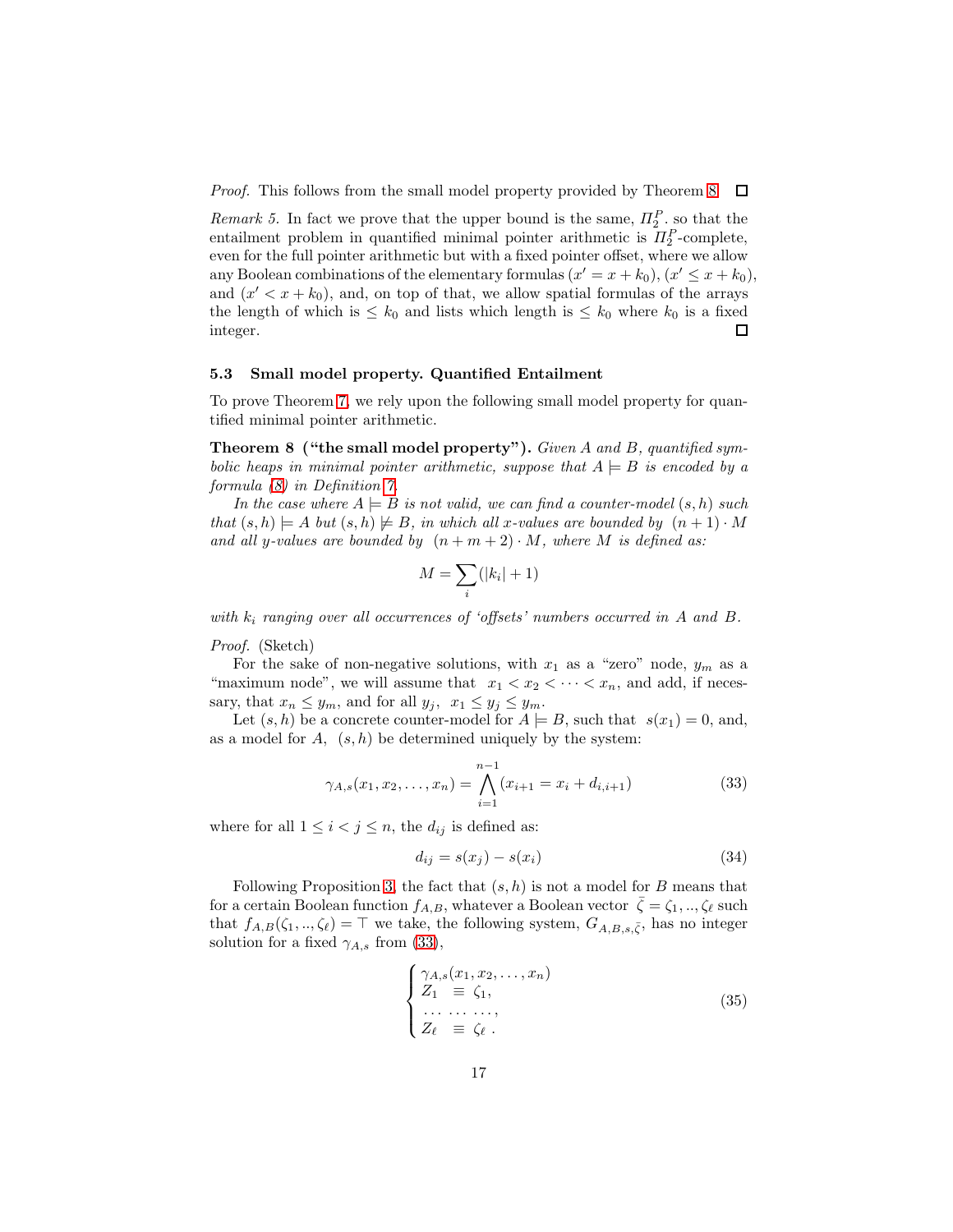#### The small counter-model

Given  $M$ , we introduce a small counter-model  $(s', h')$  by contracting large gaps  $d_{i,i+1}$  to smaller ones,  $M$ , as follows:

$$
\gamma_{A,s'}(x_1, x_2, \dots, x_n) = \bigwedge_{i=1}^{n-1} (x_{i+1} = x_i + d'_{i,i+1})
$$
\n(36)

where

$$
s'(x_{i+1}) := \begin{cases} s'(x_i) + d_{i,i+1}, & \text{if } d_{i,i+1} \le M \\ s'(x_i) + M, & \text{otherwise} \end{cases}
$$
(37)

For all  $1 \leq i < j \leq n$ , we define  $d'_{ij}$  as:

$$
d'_{ij} = s'(x_j) - s'(x_i)
$$
\n(38)

### Example [2:](#page-13-1) On the edge of disaster

Thus, within Example [2](#page-13-1) a smaller model  $(s', h')$  is defined with the following s'

$$
\begin{cases}\ns'(x_2) = s'(x_1) + M, \ns'(x_3) = s'(x_2) + 2, \ns'(x_4) = s'(x_3) + M.\n\end{cases}
$$
\n(39)

To show that  $(s', h')$  is not a model for B, we have to prove that the following system has no solution, cf. [\(31\)](#page-15-2):

$$
\gamma_{A,s'} \wedge G_B^1 = \begin{cases}\nx_2 = x_1 + M, \\
x_3 = x_2 + 2, \\
x_4 = x_3 + M, \\
(y_1 = x_1) \wedge (y_3 = x_3); \\
y_2 = x_2, \\
y_4 = x_4, \\
y_2 \le y_4 - 5, \\
y_3 = y_1 + 7,\n\end{cases} \tag{40}
$$

A natural idea behind our construction to detect a cycle with the negative weight for  $(s', h')$ , is to take [\(32\)](#page-15-3) defined in terms of  $(s, h)$ , and then transform it into a hopefully negative cycle in terms of  $(s', h')$  by replacing its large D and  $2D$  with the modest  $M$ , resulting in a cycle of the form

$$
\widehat{(x_4)} \xrightarrow{0} \widehat{y_4} \xrightarrow{-5} \widehat{y_2} \xrightarrow{0} \widehat{(x_2)} \xrightarrow{-M} \widehat{(x_1)} \xrightarrow{0} \widehat{y_1} \xrightarrow{7} \widehat{y_3} \xrightarrow{0} \widehat{(x_3)} \xrightarrow{M} \widehat{(x_4)}(41)
$$

But the weight of this cycle happens to be positive.

<span id="page-17-0"></span>
$$
\square
$$

The challenge to our construction can be resolved by the following lemma.

**Lemma 6.** Having got a cycle C with the negative weight for  $(35)$ , we can extract a smaller cycle with the negative weight for  $(35)$ , which is good for  $(s',h')$ , as well.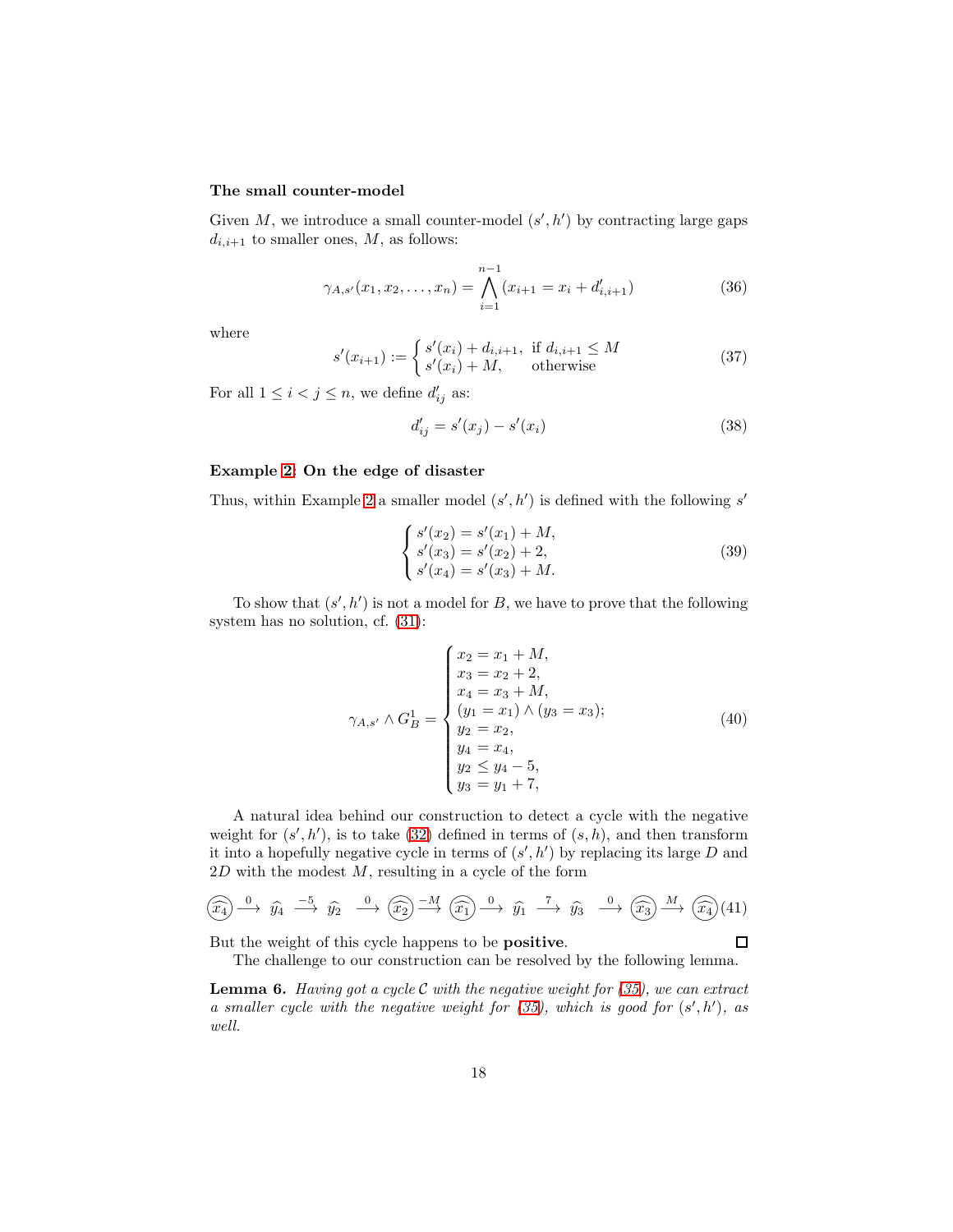*Proof.* We introduce the following reductions for  $i < j$ :

(a) Let

<span id="page-18-0"></span>
$$
(\widehat{x_j}) \longrightarrow \widehat{y} \stackrel{\sigma}{\implies} \widehat{y'} \longrightarrow (\widehat{x_i})
$$
\n(42)

be a part of C, which does not use edges from  $\gamma_{A,s}$ , see [\(33\)](#page-16-1). Here  $\sigma$  is the sum of all integers the edges invoked in this part are labelled by. We consider two cases:

(a1) Let  $d_{ij} + \sigma \geq 0$ .

Then we replace the above part [\(42\)](#page-18-0) with

$$
\widehat{(x_j)} \stackrel{-d_{ij}}{\longrightarrow} \widehat{(x_i)}
$$
\n(43)

Since  $-d_{ij} \leq \sigma$ , the weight of the whole updated C remains negative. E.g., in Example [2](#page-13-1) with its negative [\(32\)](#page-15-3), the following part of this cycle:

$$
\widehat{(x_4)} \xrightarrow{0} \widehat{y_4} \xrightarrow{-5} \widehat{y_2} \xrightarrow{0} \widehat{(x_2)}
$$

can be replaced with

$$
\widehat{(x_4)} \xrightarrow{-D} \widehat{(x_3)} \xrightarrow{-2} \widehat{(x_2)}
$$

resulting in a still negative cycle

$$
\widehat{(x_4)} \xrightarrow{-D} \widehat{(x_3)} \xrightarrow{-2} \widehat{(x_2)} \xrightarrow{-2D} \widehat{(x_1)} \xrightarrow{0} \widehat{y_1} \xrightarrow{\tau} \widehat{y_3} \xrightarrow{0} \widehat{(x_3)} \xrightarrow{D} \widehat{(x_4)}(44)
$$

(a2) Let  $d_{ij} + \sigma < 0$ .

Then we can identify the following cycle with a negative weight:

$$
(\widehat{x_j}) \longrightarrow \widehat{y} \stackrel{\sigma}{\implies} \widehat{y'} \longrightarrow (\widehat{x_i})^{\underline{d_{ij}}}\widetilde{x_j})
$$
\n(45)

Since  $d_{ij} < -\sigma \leq M$ , we have  $d'_{ij} = d_{ij}$ , and hence this smaller cycle with the negative weight is good for  $(s', h')$ , as well.

(b) Let

<span id="page-18-1"></span>
$$
(\widehat{x_i}) \longrightarrow \widehat{y} \stackrel{\sigma}{\implies} \widehat{y'} \longrightarrow (\widehat{x_j})
$$
\n(46)

be a part of C, which does not use edges from  $\gamma_{A,s}$ , see [\(33\)](#page-16-1). Here  $\sigma$  is the sum of all integers the edges invoked in this part are labelled by.

(b1) Let  $d_{ij} \leq \sigma$ .

Then we replace the above part [\(46\)](#page-18-1) with

$$
\left(\widehat{x_i}\right) \xrightarrow{d_{ij}} \left(\widehat{x_j}\right) \tag{47}
$$

Since  $d_{ij} \leq \sigma$ , the weight of the whole updated C remains negative.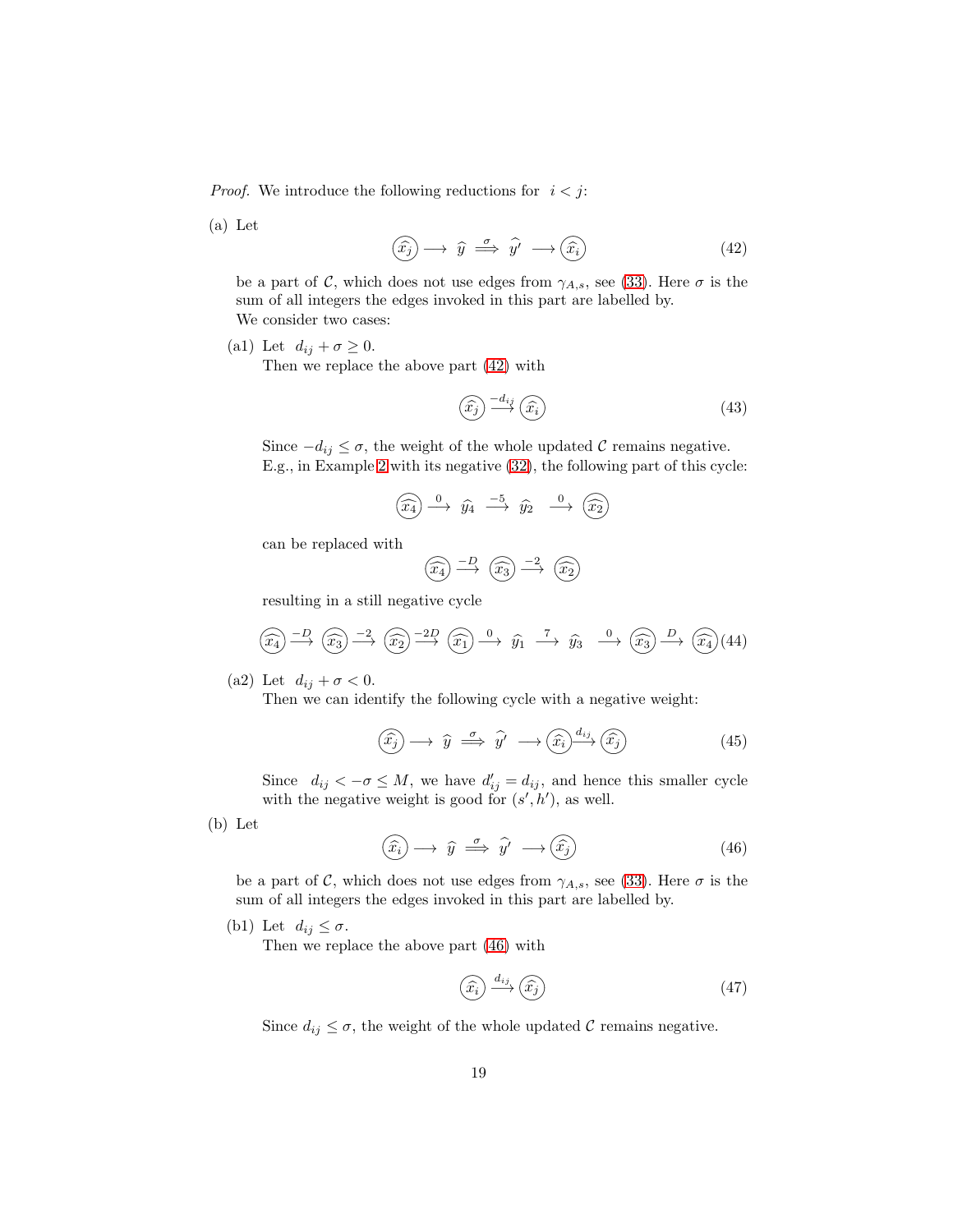(b2) Let  $d_{ij} > \sigma$ .

Then we can identify the following cycle with a negative weight:

$$
(\widehat{x_i}) \longrightarrow \widehat{y} \stackrel{\sigma}{\implies} \widehat{y'} \longrightarrow (\widehat{x_j}) \stackrel{-d_{ij}}{\longrightarrow} (\widehat{x_i})
$$
\n(48)

Suppose that for all k such that  $i \leq k < j$ ,  $d_{k,k+1} \leq M$ . Then  $d'_{ij} = d_{ij}$ , and hence this smaller cycle with the negative weight is good for  $(s', h')$ , as well.

Otherwise, for some k such that  $i \leq k < j$ ,  $d_{k,k+1} > M$ , and thereby by construction  $d'_{k,k+1} = M$ , and, hence,  $d'_{ij} \geq M$ . Then the following cycle defined in terms of  $(s', h')$ ,

$$
(\widehat{x_i}) \longrightarrow \widehat{y} \stackrel{\sigma}{\implies} \widehat{y'} \longrightarrow (\widehat{x_j}) \stackrel{-d'_{ij}}{\longrightarrow} (\widehat{x_i})
$$
\n(49)

is of negative weight, since  $\sigma - d'_{ij} \leq \sigma - M < 0$ .

E.g., in Example [2](#page-13-1) with its negative [\(32\)](#page-15-3), the following part of this cycle:

 $(\widehat{x_1}) \xrightarrow{0} \widehat{y_1} \xrightarrow{7} \widehat{y_3} \xrightarrow{0} (\widehat{x_3})$ 

provides a shorter negative cycle in terms of  $(s, h)$ :

$$
\widehat{(x_1)} \xrightarrow{0} \widehat{y_1} \xrightarrow{7} \widehat{y_3} \xrightarrow{0} \widehat{(x_3)} \xrightarrow{-2} \widehat{(x_2)} \xrightarrow{-2D} \widehat{(x_1)}
$$

which can be transformed into a negative cycle in terms of  $(s', h')$ :

$$
\widehat{(x_1)} \xrightarrow{0} \widehat{y_1} \xrightarrow{7} \widehat{y_3} \xrightarrow{0} \widehat{(x_3)} \xrightarrow{-2} \widehat{(x_2)} \xrightarrow{-M} \widehat{(x_1)}
$$

NB: We can prove that always the case (a2) or case (b2) must happen. □

This concludes the proof of Lemma [6](#page-17-0) and thereby of Theorem [8.](#page-16-0)

 $\Box$ 

Remark 6. The proof of Theorem [8](#page-16-0) provides quite efficient procedures for the entailment problem in Theorem [7,](#page-15-0) in which the corresponding polytime subprocedures are running as the shortest paths procedures with negative weights allowed with providing polynomials of low degrees.  $\Box$ 

## <span id="page-19-0"></span>6 Conclusions

In this paper, we study the points-to fragment of symbolic-heap separation logic extended with pointer arithmetic, both in a minimal form allowing only conjunctions of difference constraints  $x' \leq x \pm k$ , and in a fuller form admitting Boolean combinations of elementary formulas over pointer/offset sums. We establish upper and lower complexity bounds for satisfiability and quantified/unquantified entailment for both our variants of SL pointer arithmetic, as summarised in Table [1.](#page-2-0)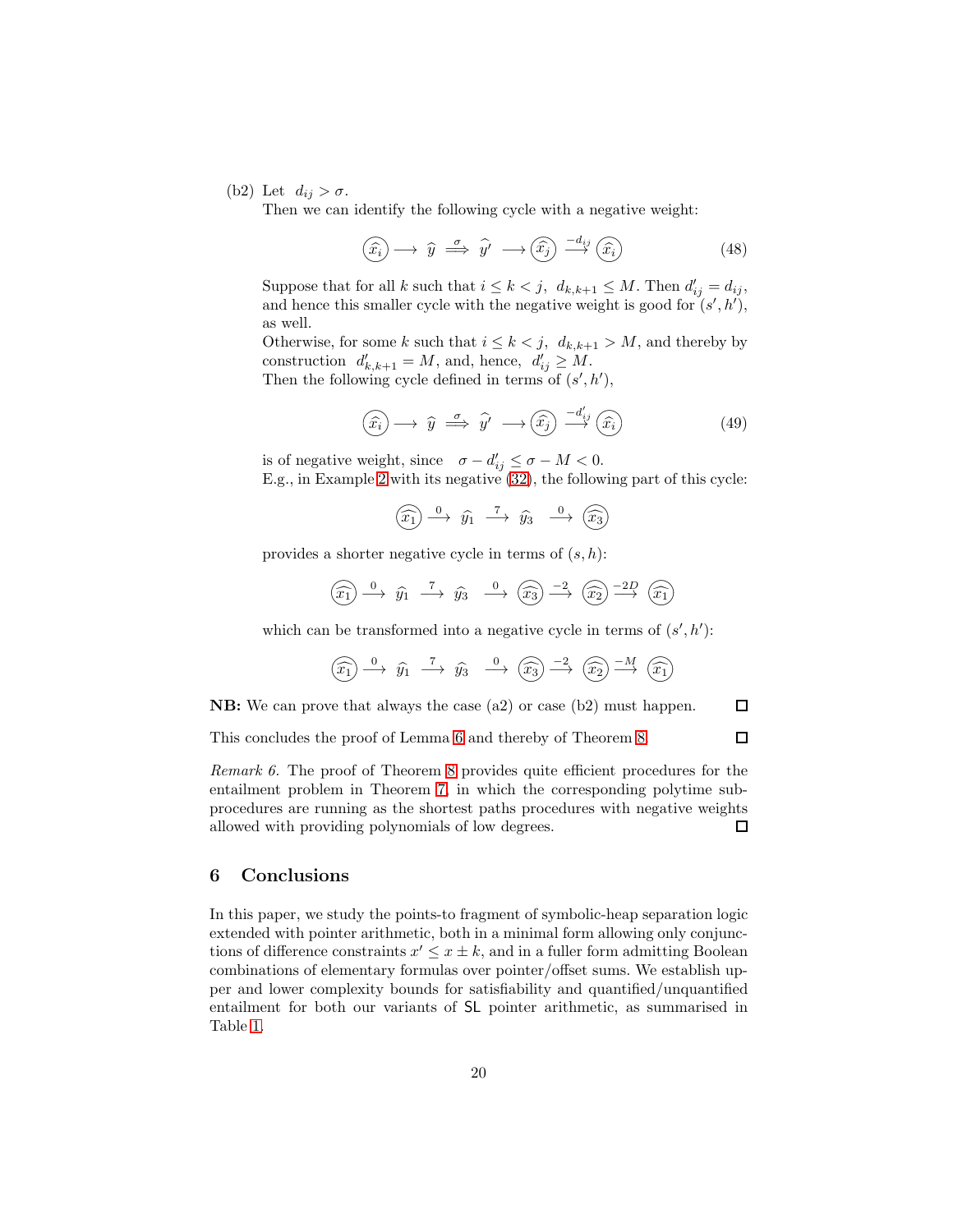Perhaps surprisingly, we find that polynomial time algorithms are out of reach even for minimal SL pointer arithmetic: for example, satisfiability is already NPcomplete and quantifier-free entailment is coNP-complete. However, moving to full rather than minimal pointer arithmetic incurs a surprisingly small complexity cost: only quantified entailments become harder  $(\Pi_1^{\text{EXP}}$  as opposed to  $\Pi_2^P$ ), although the small model property is lost.

We point out that, for the case of quantified entailments in minimal pointer arithmetic, we establish here an upper bound also of  $\Pi_2^P$ , as well as the small model property.

We note that some of our upper bound complexity results can be seen as following already from our earlier results for array separation logic, where we allow array predicates  $\arctan(x, y)$  as well as pointers and arithmetic constraints. Of course, pointer arithmetic is often an essential feature in reasoning about array-manipulating programs. The main value of our findings, we believe, is in our lower bound complexity results, which show that NP-hardness or worse is an inevitable consequence of admitting pointer arithmetic of almost any kind.

We remark that our lower-bound results do however rely on the presence of pointer arithmetic, as opposed to arithmetic per se. If pointers and data values are strictly distinguished and arithmetic permitted only over data, as is done e.g. in [\[16\]](#page-21-17), then polynomial-time algorithms may still be achievable in that case.

# References

- <span id="page-20-5"></span>1. Antonopoulos, T., Gorogiannis, N., Haase, C., Kanovich, M., Ouaknine, J.: Foundations for decision problems in separation logic with general inductive predicates. In: Proc. FoSSaCS-17. pp. 411–425. Springer (2014)
- <span id="page-20-2"></span>2. Berdine, J., Calcagno, C., O'Hearn, P.: A decidable fragment of separation logic. In: Proc. FSTTCS-24. LNCS, vol. 3328, pp. 97–109. Springer (2004)
- <span id="page-20-1"></span>3. Berdine, J., Cook, B., Ishtiaq, S.: SLAyer: memory safety for systems-level code. In: Proc. CAV-23. pp. 178–183. Springer (2011)
- <span id="page-20-8"></span>4. Brochenin, R., Demri, S., Lozes, E.: On the almighty wand. Information and Computation 211, 106–137 (2012)
- <span id="page-20-3"></span>5. Brotherston, J., Fuhs, C., Gorogiannis, N., Navarro Pérez, J.: A decision procedure for satisfiability in separation logic with inductive predicates. In: Proc. CSL-LICS. pp. 25:1–25:10. ACM (2014)
- <span id="page-20-6"></span>6. Brotherston, J., Gorogiannis, N., Kanovich, M.: Biabduction (and related problems) in array separation logic. In: Proc. CADE-26. LNAI, vol. 10395, pp. 472–490. Springer (2017)
- <span id="page-20-4"></span>7. Brotherston, J., Gorogiannis, N., Kanovich, M., Rowe, R.: Model checking for symbolic-heap separation logic with inductive predicates. In: Proc. POPL-43. pp. 84–96. ACM (2016)
- <span id="page-20-0"></span>8. Calcagno, C., Distefano, D., Dubreil, J., Gabi, D., Hooimeijer, P., Luca, M., O'Hearn, P., Papakonstantinou, I., Purbrick, J., Rodriguez, D.: Moving fast with software verification. In: Proc. NFM-7. LNCS, vol. 9058, pp. 3–11. Springer (2015)
- <span id="page-20-7"></span>9. Calcagno, C., Yang, H., O'Hearn, P.W.: Computability and complexity results for a spatial assertion language for data structures. In: Proc. FSTTCS-21. pp. 108–119. Springer (2001)